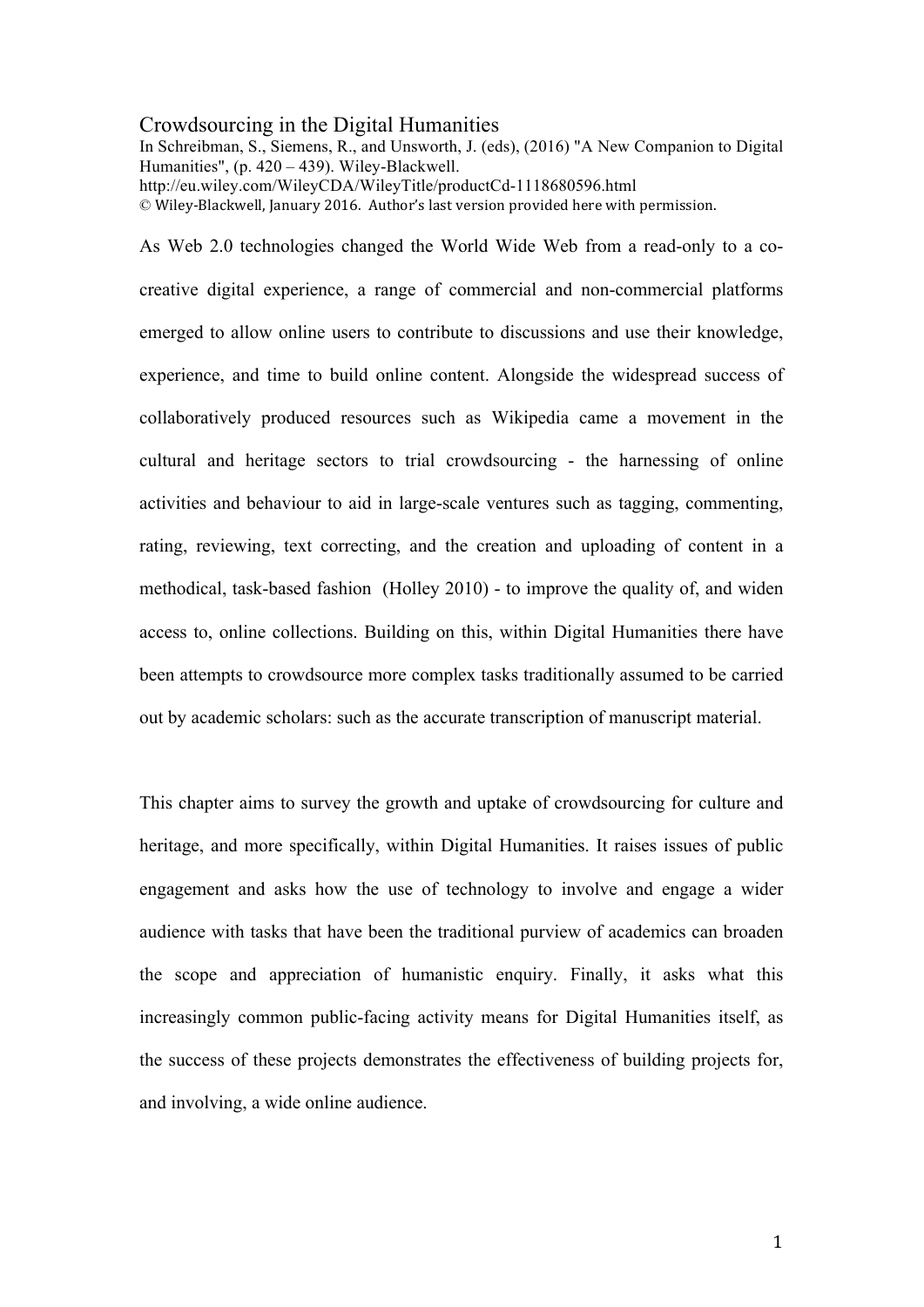#### Crowdsourcing: an introduction

Crowdsourcing – the practice of using contributions from a large online community to undertake a specific task, create content, or gather ideas – is a product of a critical cultural shift in Internet technologies. The first generation of the World Wide Web had been dominated by static websites, facilitated by search engines which only allowed information-seeking behaviour. However, the development of online platforms which allowed and encouraged a two-way dialogue rather than a broadcast mentality fostered public participation, the co-creation of knowledge, and communitybuilding, in a phase which is commonly referred to as "Web 2.0" (O'Reilly 2005, Flew 2008). In 2005, an article in *Wired* Magazine discussed how businesses were beginning to use these new platforms to outsource work to individuals, coining the term "crowdsourcing" as a neologistic portmanteau of "outsourcing" and "crowd" (Howe 2006b):

Technological advances in everything from product design software to digital video cameras are breaking down the cost barriers that once separated amateurs from professionals. Hobbyists, part-timers, and dabblers suddenly have a market for their efforts, as smart companies in industries as disparate as pharmaceuticals and television discover ways to tap the latent talent of the crowd. The labor isn't always free, but it costs a lot less than paying traditional employees. It's not outsourcing; it's crowdsourcing…" (ibid).

The term was quickly adopted online to refer to

the act of a company or institution taking a function once performed by employees and outsourcing it to an undefined (and generally large) network of people in the form of an open call. This can take the form of peer-production (when the job is performed collaboratively), but is also often undertaken by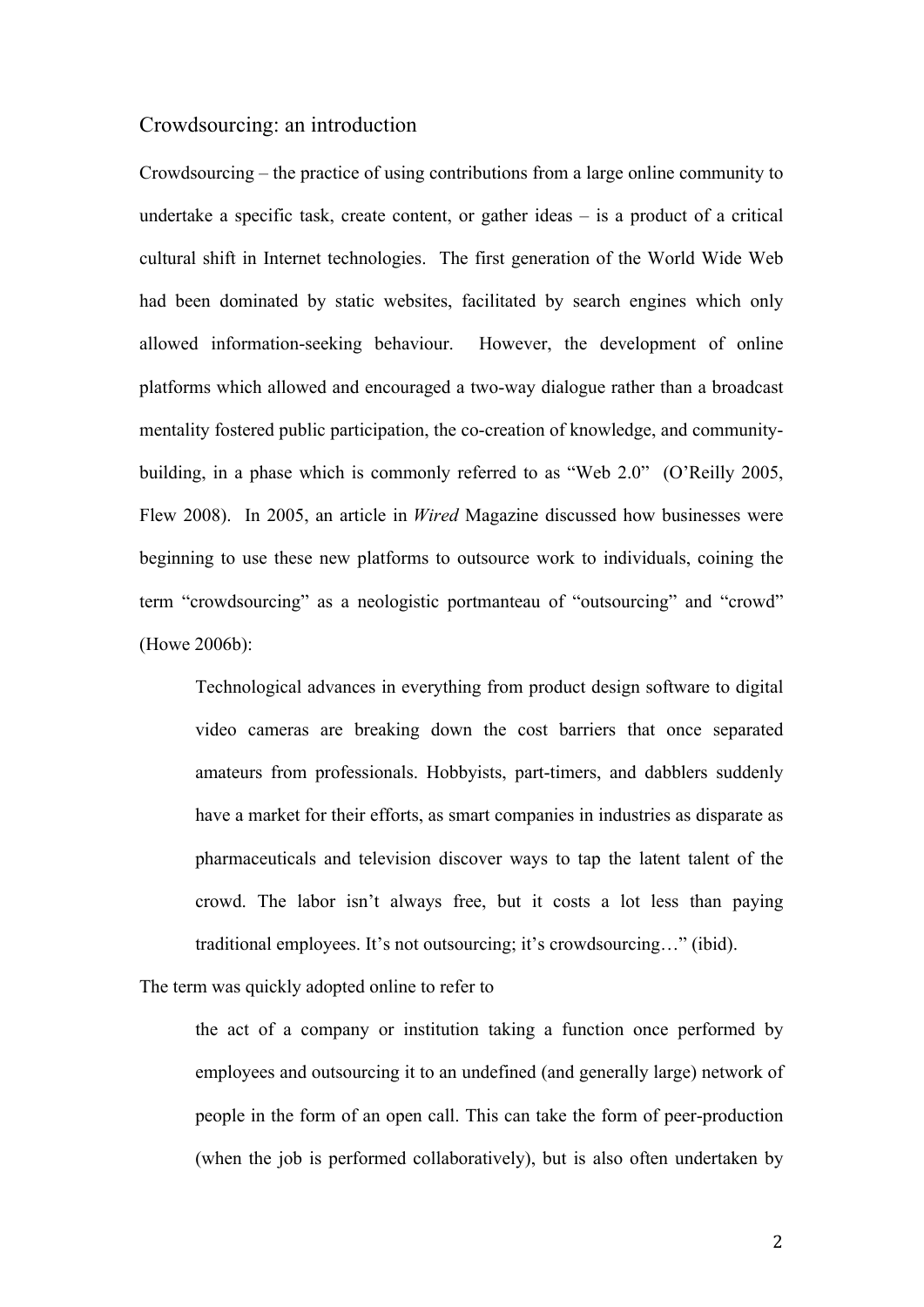sole individuals. The crucial prerequisite is the use of the open call format and the large network of potential laborers (Howe 2006c).

Within a week of the term being coined, 182,000 other websites were using it (Howe 2006a) and it rapidly became the word used to describe a wide range of online activities from contributing to online encyclopedias such as Wikipedia, to tagging images on image sharing websites such as Flickr, to writing on blogs, to proofreading out of copyright texts on Project Gutenberg, or contributing to open-source software. (An analagous term to crowdsourcing, Citizen Science, has also been used where the small-scale tasks carried out online contribute to scientific projects (Silvertown 2009)).

It is important to note here that the use of distributed (generally volunteer) labour to undertake small portions of much larger tasks, gather information, contribute to a larger project, or solve problems, is not new. There is a long history of scientific prizes, architectural competitions, genealogical research, scientific observation and recording, and linguistic study (to name but a few applications) that have relied on the contribution of large numbers of individuals to undertake a centrally managed task, or solve a complex problem (see Finnegan 2005 for an overview). For example, the Mass-Observation Project was a social research organisation in the United Kingdom between 1937 and the 1960s, which relied on a network of 500 volunteer correspondents to record every day life in Britain, including conversation, culture, and behaviour (Hubble, 2006). The difference between these projects and the modern phenomenon of crowdsourcing identified by Howe is, of course, the use of the Internet, the World Wide Web, and interactive web platforms as the mechanism for distributing information, collecting responses, building solutions, and communicating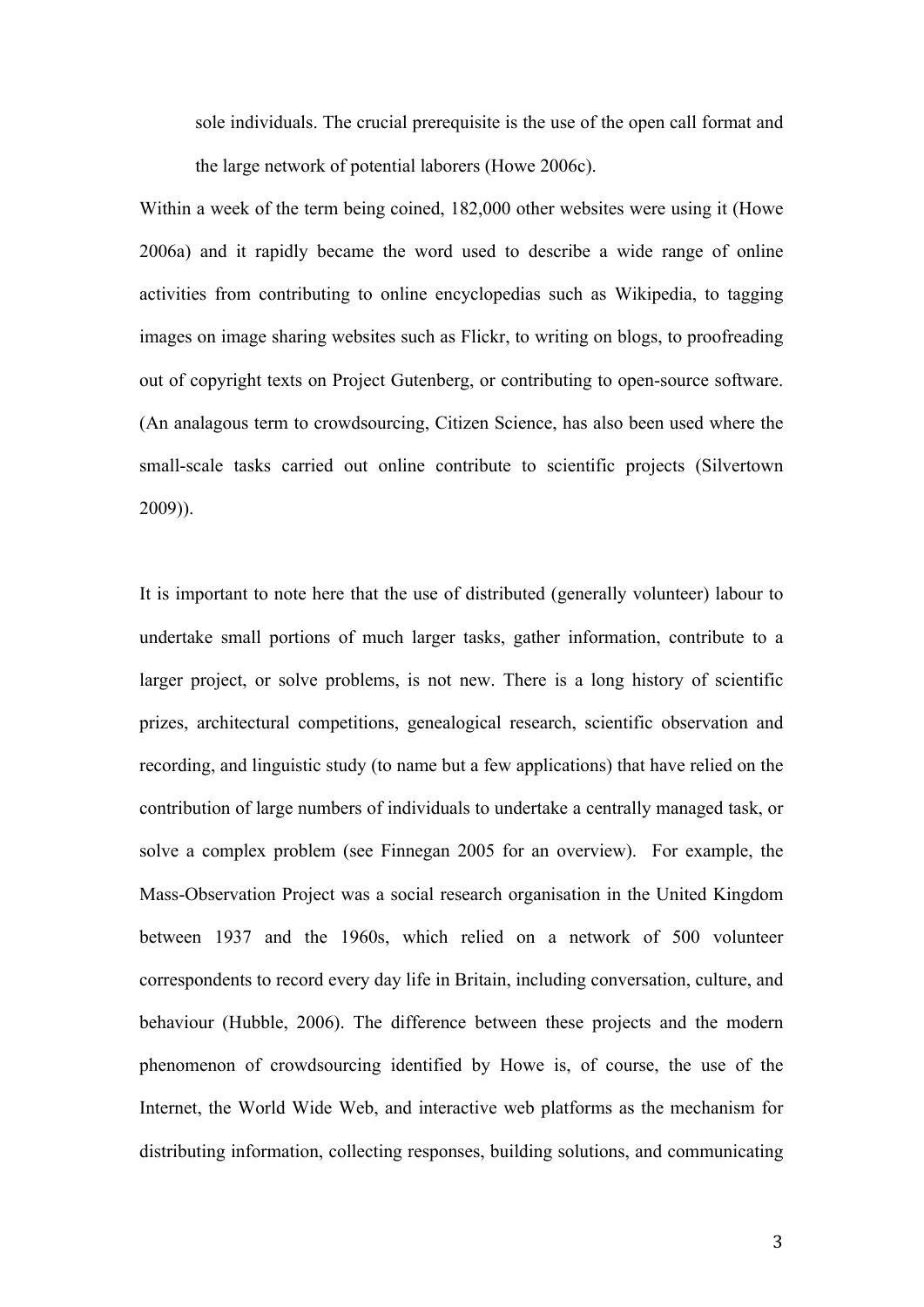around a specified task or topic. There was an intermediary phase, however, between offline volunteer labour, and the post-2006 "crowdsourcing" swell, where volunteer labour was used in conjunction with computers and online mechanisms to collect data. Brumfield (2013a) identifies at least seven genealogy projects, such as Free Births, Marriages and Deaths (FreeBMD, http://freebmd.org.uk/), Free Registers (FreeREG, http://www.freereg.org.uk/) and Free Census (FreeCEN, http://www.freecen.org.uk/), that emerged in the 1990s, 

out of an (at least) one hundred year old tradition of creating print indexes to manuscript sources which were then published. Once the web came online, the idea of publishing these on the web [instead] became obvious. But the tools that were used to create these were spreadsheets that people would use on their home computers. Then they would put CD ROMs or floppy disks in the posts and send them off to be published online (Brumfield 2013a).

The recent phenomenon of crowdsourcing, or citizen science, can then be seen as a continuation of the use of available platforms and communications networks to distribute tasks amongst large numbers of interested individuals, working towards a common goal.

What types of web-related activities are now described as "crowdsourcing"? Daren Brabham (2013, p.45) proposes a useful typology, looking at the mostly commercial projects which exist in the crowdsourcing space, suggesting that there are two types of problems which can be best solved using this approach: information management issues and ideation problems. Information management issues occur where information needs to be located, created, assembled sorted, or analysed. Brabham suggests that knowledge discovery and management techniques can be used for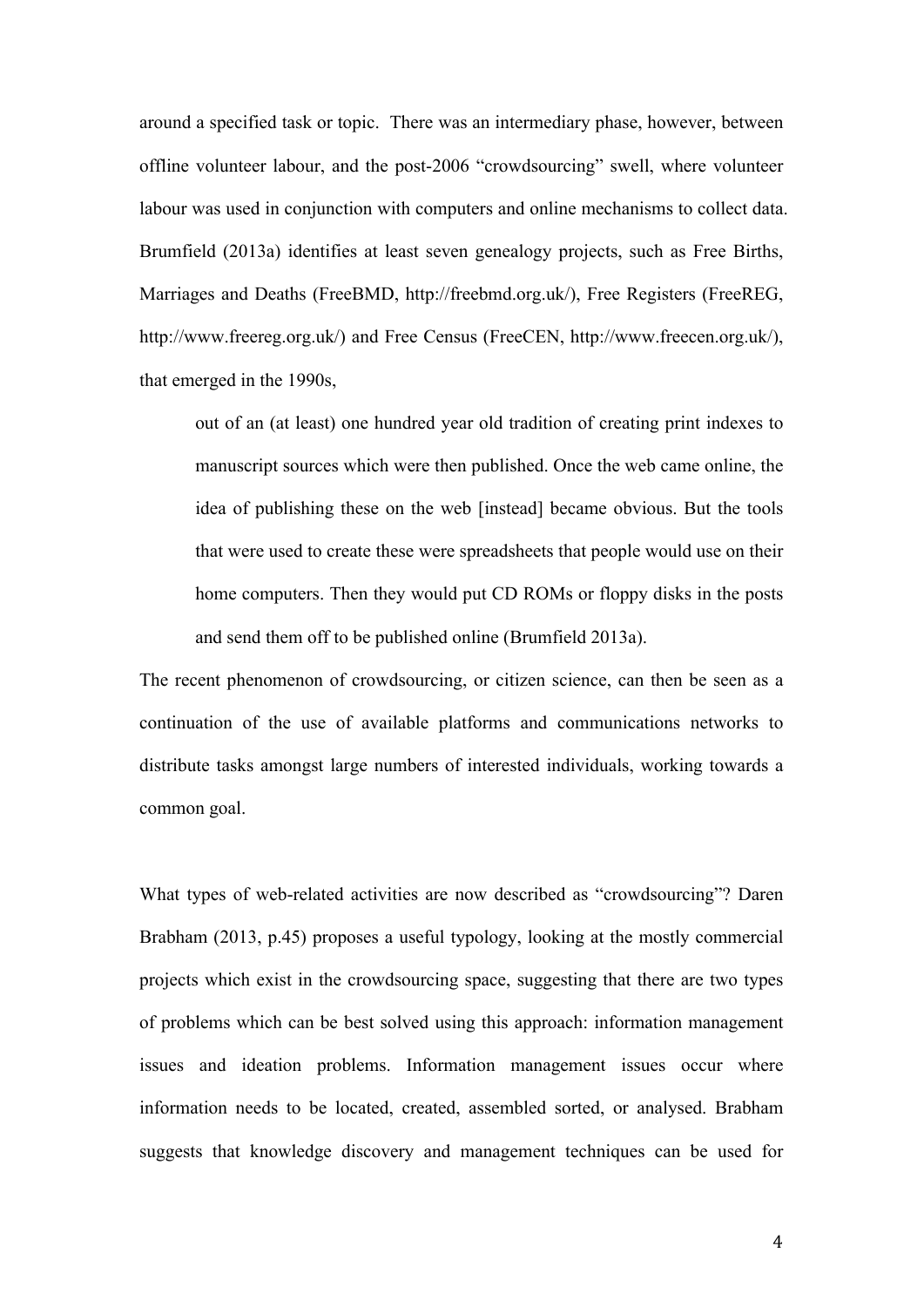crowdsourced information management, as they are ideal for gathering sources or reporting problems: an example of this would be SeeClickFix (http://en.seeclickfix.com/) which encourages people to "*Report* neighborhood issues and see them get *fixed"* (SeeClickFix 2013). An alternative crowdsourcing approach to information management is what Brahbam calls **"**distributed human intelligence tasking": when "a corpus of data is known and the problem is not to produce designs, find information, or develop solutions, but to process data" (Brabham 2013, p.50). The least creative and intellectually demanding of the crowdsourcing techniques, users can be encouraged to undertake repetitive "micro-tasks", often for monetary compensation, if the task is for a commercial entity. An example of this would be Amazon's Mechanical Turk (https://www.mturk.com/), which "gives businesses and developers access to an on-demand, scalable workforce. Workers select from thousands of tasks and work whenever it's convenient" (Amazon Mechanical Turk, 2014) – although Amazon Turk has been criticised for its "unethical" business model, with a large proportion of its workers living in third world countries, working on tasks for very little payment (Cushing 2013).

The second type of task that Brabham identified that is suited to crowdsourcing are ideation problems: where creative solutions need to be proposed, that are either empirically true, or a matter of taste or market support (Brabham 2013, p. 48-51). Brabham suggests that crowdsourcing is commonly used as a form of "broadcast search" to locate individuals who can provide the answer to specific problems, or provide the solution to a challenge, sometimes with pecuniary rewards. An example of an online platform using this approach is InnoCentive.com, which is predominantly geared towards the scientific community to generate ideas or reach solutions, for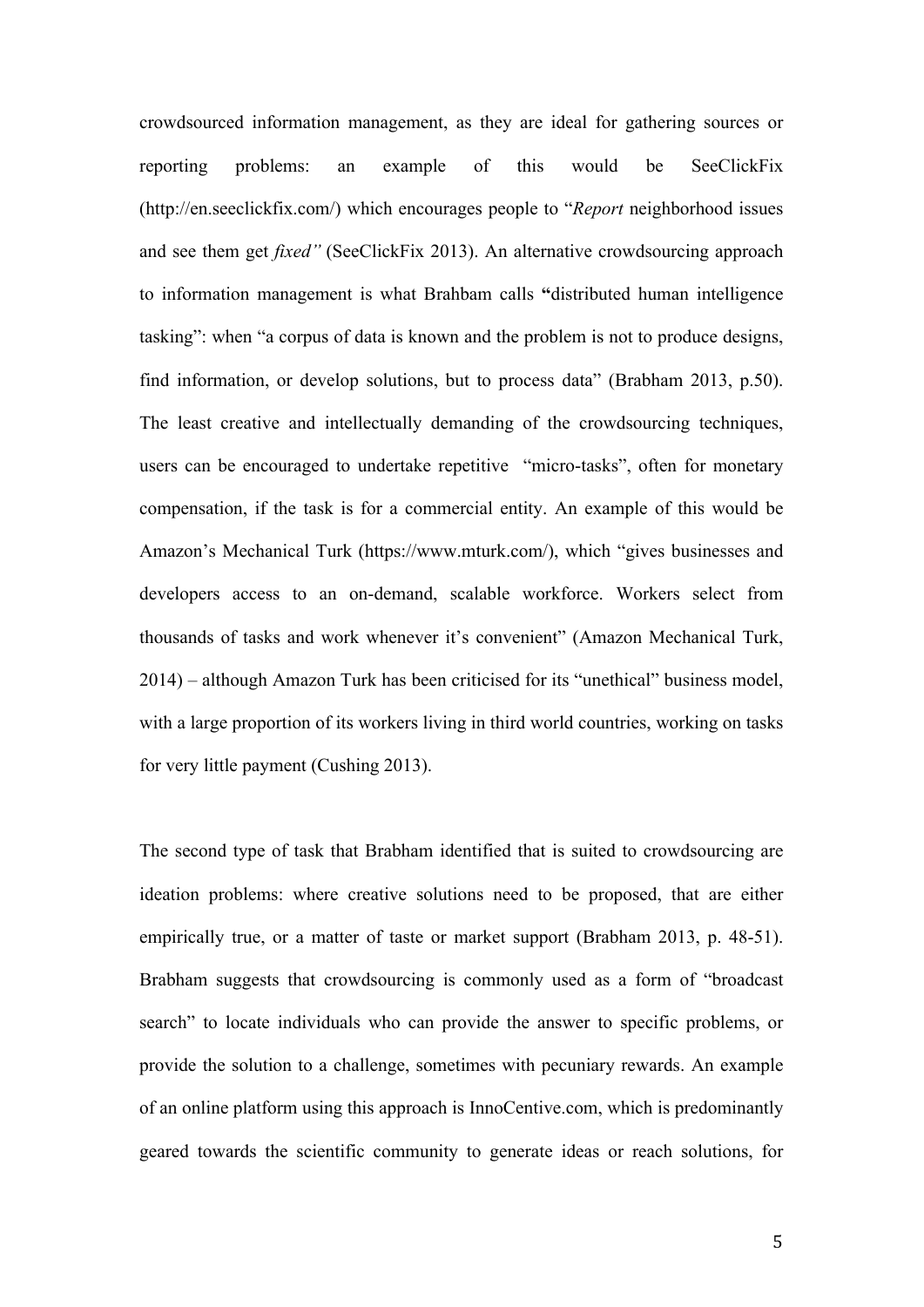research and development, sometimes with very large financial prizes: at time of writing, there were three awards worth \$100,000 on offer. Brahbam suggests that an alternative crowdsourcing solution to ideation problems is "peer-vetted creative production" (ibid, p.49) where a creative phase is opened up to an online audience, who submit a large number of submissions, and voting mechanisms are then put in place to help sort through the proposals, hoping to identify superior suggestions. An example of this approach would be Threadless.com, a creative community that designs, sorts, creates, and provides a mechanism to purchase various fashion items (the website started with t-shirts, but has since expanded to offer other products).

Since being coined in 2006, the term "crowdsourcing" is now used to cover a wide variety of activities across a large number of sectors: "Businesses, non-profit organizations, and government agencies regularly integrate the creative energies of online communities into day-to-day operations, and many organizations have been built entirely from these arrangements" (Brabham 2013, xv). Brabham's overall typology is a useful tool as it provides a framework in which to think about both the type of problem that is being addressed by the online platform, and the specific crowdsourcing mechanism that is being used to propose a solution. Given the prevalence of the use of crowdsourcing in online communities for a range of both commercial and not for profit tasks, it is hardly surprising that various implementations of crowdsourcing activities have emerged in the cultural and heritage sector at large, and the Digital Humanities in particular.

### The growth of crowdsourcing in cultural and heritage applications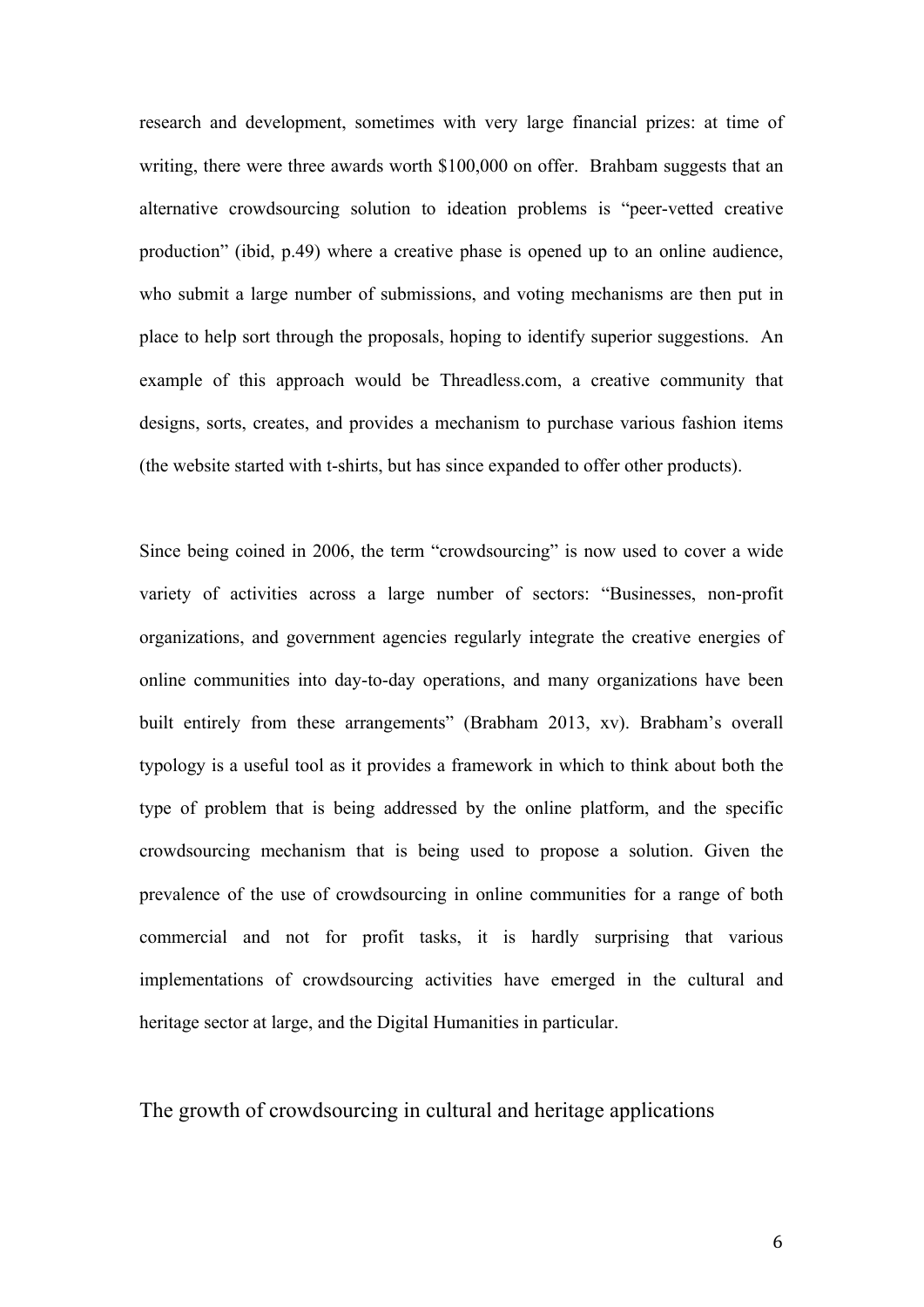There are many aspects of crowdsourcing that are useful to those working in history, cultural and heritage, particularly within Galleries, Libraries, Archives and Museums (GLAMs), which have a long history of participation with members of the public and generally have institutional aims to promote their collections and engage with as wide an audience as possible. However, "Crowdsourcing is a concept that was invented and defined in the business world and it is important that we recast it and think through what changes when we bring it into cultural heritage" (Owens 2012b). The most obvious difference is that payment to those who undertake tasks is generally not an option for host institutions, but also that "a clearly ethical approach to inviting the public to help in the collection, description, presentation, and use of the cultural record" needs to be identified and pursued (ibid). Owens (2012b) sketches out a range of differences between the mass crowdsourcing model harnessed by the commercial sector and the use of online volunteer labour in cultural and heritage organisations, stressing that "many of the projects that end up falling under the heading of crowdsourcing in libraries, archives and museums have not involved large and massive crowds and they have very little to do with outsourcing labor." Heritage crowdsourcing projects are not about anonymous masses of people, they are about inviting participation from those who are interested and engaged, and generally involve a small cohort of enthusiasts to use digital tools to contribute (in the same way as they may have volunteered offline to organize and add value to collections in the past). The work is not "labour" but a meaningful way in which individuals can interact with, explore, and understand the historical record. It is often highly motivated and skilled individuals that offer to help, rather than those who can be described with the derogatory term "amateurs". Owens suggests that crowdsourcing within this sector is then a complex interplay between understanding the potentials for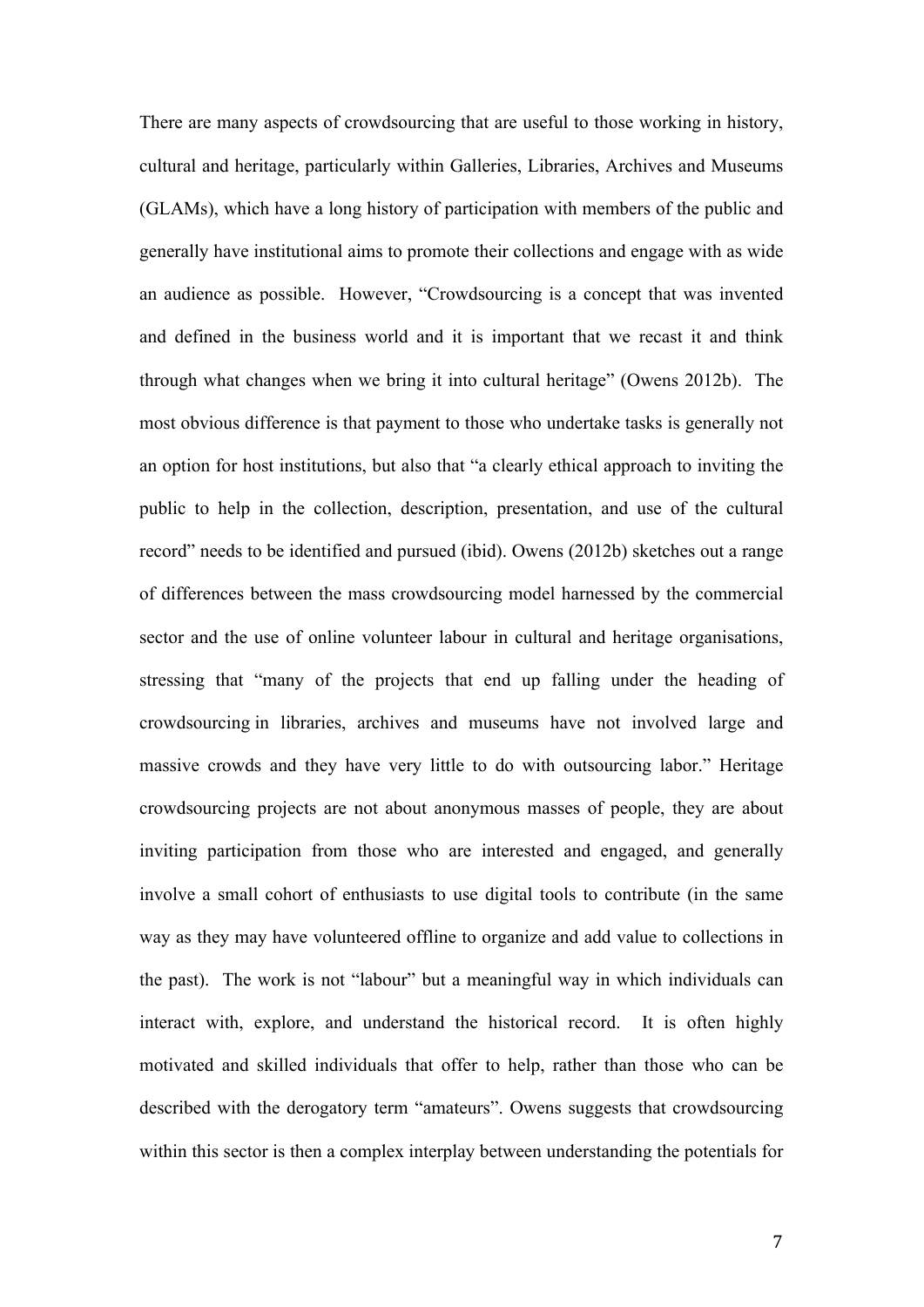human computation, adopting tools and software as scaffolding to aid this process, and understanding human motivation (ibid).

No chronological history of the growth of crowdsourcing in culture and heritage exists, but the earliest, large scale project which adopted this model of interaction with users was the Australian Newspaper Digitisation Program (http://www.nla.gov.au/content/newspaper-digitisation-program), which in August 2008 asked the general public to correct the OCR (Optical Character Recognition) text of 8.4 million articles generated from their digitised historic Australian Newspapers. This has been a phenomenally successful project, and at time of writing (July 2015), over 166 million individual lines of newspaper articles had been proof read and corrected by volunteer labour. The resulting transcriptions can both aid others in reading, but also in finding, text in the digitised archive. After the success of this project, and the rise of commercial crowdsourcing, other projects began to adopt crowdsourcing techniques to help digitise, sort, and correct heritage materials. In 2009 One of the earliest citizen science projects that is based on historical data, the North American Bird Phenology Program (http://www.pwrc.usgs.gov/bpp/) was launched to transcribe 6 million migration card observations collected by a network of volunteers "who recorded information of first arrival dates, maximum abundance, and departure dates of migratory birds across North America" between 1880 and 1970 (North American Bird Phenology Program, n. d). At time of writing, over a million cards have been transcribed by volunteers since launch, allowing a range of scientific research to be carried out on the resulting data (ibid).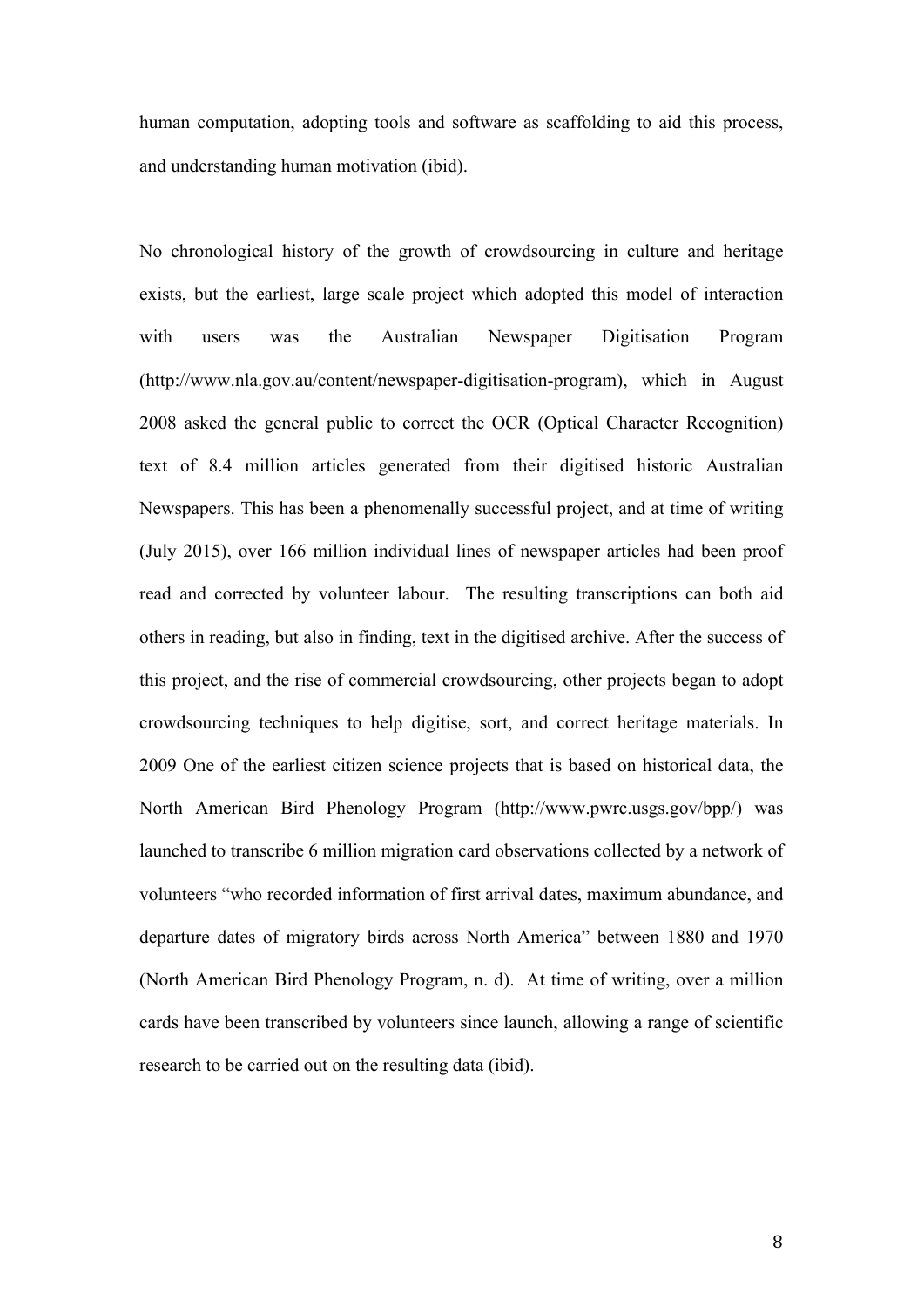Crowdsourcing in the heritage sector began to gather speed around 2010 with a range of projects being launched that asked the general public for various types of help via an online interface. One of the most successful of these is another combination of historical crowdsourcing, and citizen science, called Old Weather (http://www.oldweather.org/) which invites the general public to transcribe weather observations that were noted in ship's log books dating from the mid  $19<sup>th</sup>$  Century to the present day in order to "contribute to climate model projections and …improve our knowledge of past environmental conditions" (Old Weather 2013a). Old Weather launched in October 2010 as part of the Zooniverse (http://www.zooniverse.org/) portal of fifteen different citizen science projects (which had started with the popular gallery classification tool, Galaxy Zoo (http://www.galaxyzoo.org/), in 2009). The Old Weather project is a collaboration of a diverse range of archival and scientific institutions and museums and universities in both the UK and the USA (Old Weather 2013b), showing how a common digital platform can bring together physically dispersed information for analysis by users. At time of writing, over 34,000 logs and seven voyages have been transcribed (three times, by different users to insure quality control, meaning that over 1,000,000 individual pages have been transcribed by users (Brohan, P. 2012)), and the resulting data is now being used by both scientists and historians to understand both climate patterns and naval history (with their blog regularly updated with findings: http://blog.oldweather.org/).

A range of other noteable crowdsourcing projects launched in the 2010 to 2011 period, showing the breadth and scope of the application of online effort to cultural heritage. These include (but are not limited to): Transcribe Bentham, which aims to transcribe the writings of the philosopher and jurist Jeremy Bentham

9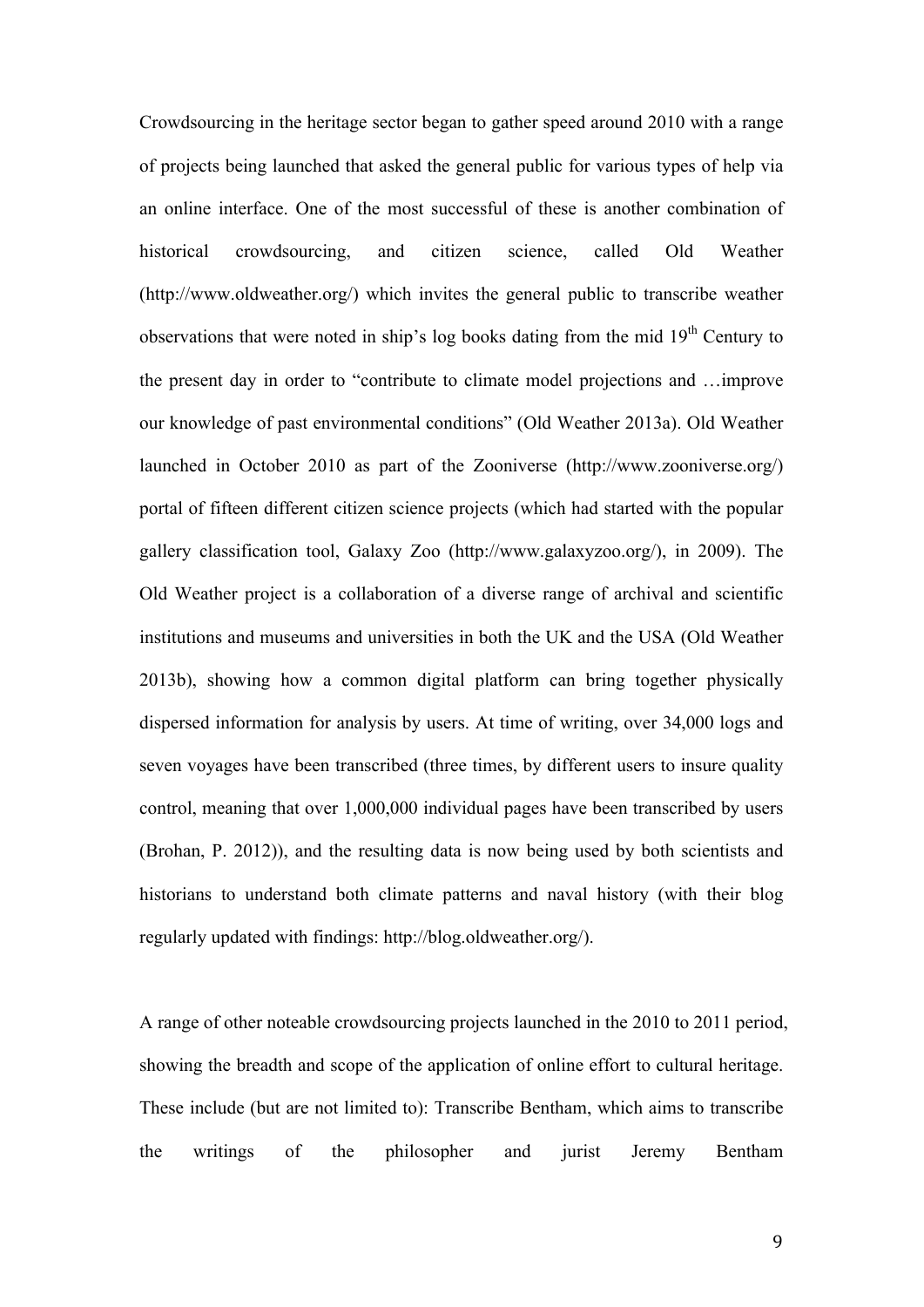(http://blogs.ucl.ac.uk/transcribe-bentham/); the Victoria and Albert Museum's tool to get users to improve the cropping of their photos in the collection (http://collections.vam.ac.uk/crowdsourcing/); The United States Holocaust Museum's "Remember Me" project which aims to identify children in photographs taken by relief workers during the immediate aftermath of the second World War, to facilitate connections amongst survivors (http://rememberme.ushmm.org/); New York Public Library's "What's on the menu?" project (http://menus.nypl.org/), in which users can transcribe their collection of historical restaurant menus; and the National Library of Finland's DigitalKoot project (http://www.digitalkoot.fi/index\_en.html) which allowed users to play games which helped improve the metadata of their Historical Newspaper Library. The range and spread of websites that come under the crowdsourcing umbrella in the cultural and heritage sector continues to increase, and it is now a relatively established, if evolving, method used for galleries, libraries, archives and museums. A list of non-profit crowdsourcing projects in GLAM institutions is maintained at http://www.digitalglam.org/crowdsourcing/projects/. Considering this activity in light of Brabham's typology, above, it is clear that most projects fall into the "information management" category (Brabham 2013), where an organisation (or collaborative project between a range of organisations) tasks the crowd with helping to gather, organise, and collect information into a common source or format.

What is the relationship of these projects to those working in Digital Humanities? Obviously, many crowd-sourcing projects depend on having information – or things – to comment on, transcribe, analyse, or sort, and therefore GLAM institutions, who are custodians of such historical material, often partner with University researchers who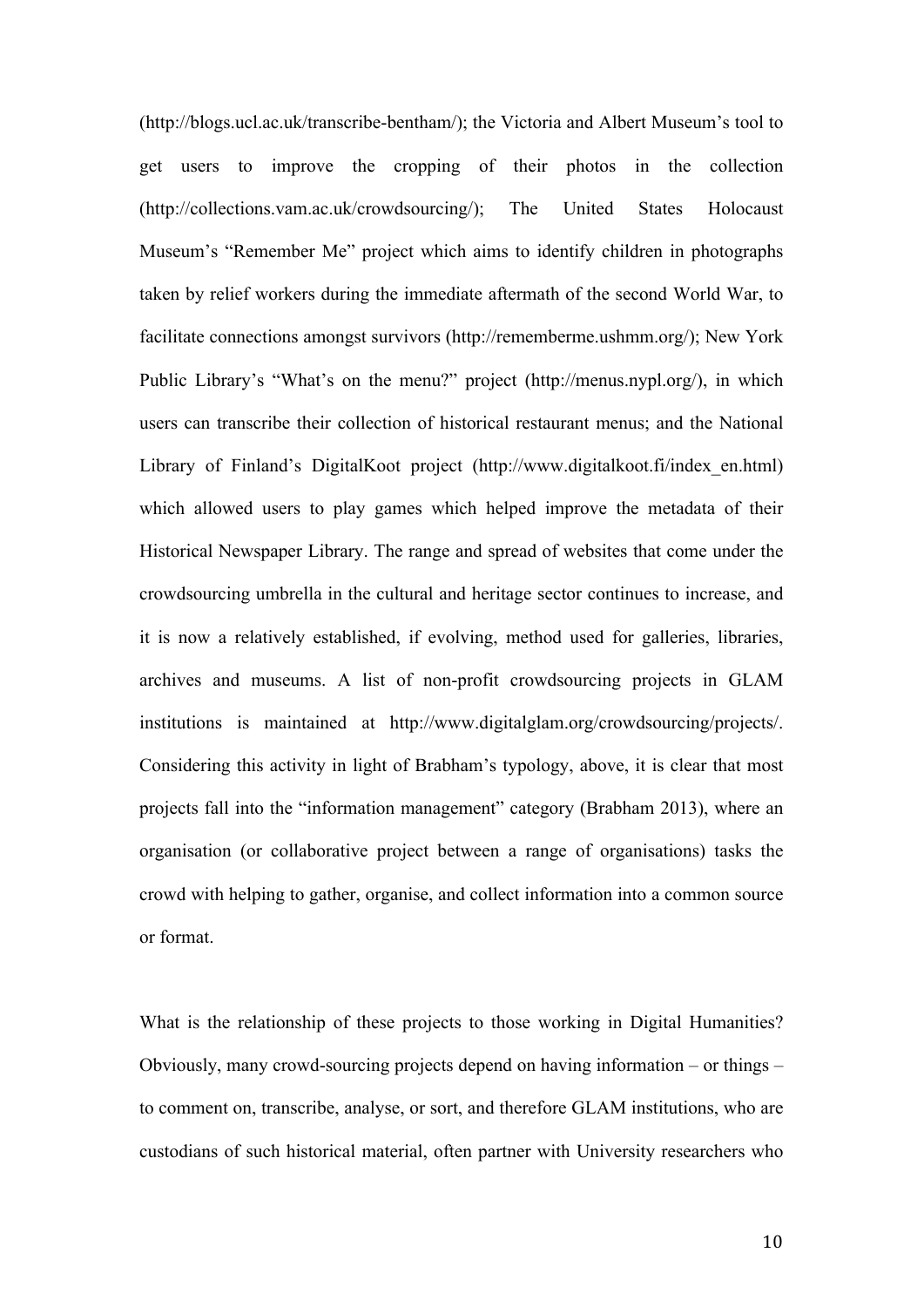have an interest in using digital techniques to answer their Humanities or Heritage based research question. There is often much sharing of expertise and technical infrastructure between different projects and institutions: for example, the Galaxy Zoo platform which underpins Old Weather also is used by Ancient Lives (http://ancientlives.org/) to help crowdsource transcription of papyri, and Operation War Diary (http://www.operationwardiary.org/) to help transcribe First World War Unit Diaries. Furthermore, those working in Digital Humanities can often advise and assist colleagues in partner institutions and scholarly departments: the Transcribe Bentham project is a collaboration between University College London's Library Services (including UCL's Special Collections), The Bentham Project (based in the Faculty of Laws), UCL Centre for Digital Humanities, The British Library, and The University of London Computing Centre, with the role of the Digital Humanities centre being to provide guidance and advice with online activities, best practice, and public engagement. Another example of collaboration can be seen in events such as the CITSCribe Hackathon in December 2013, which "brought together over 30 programmers and researchers from the areas of biodiversity research and digital humanities for a week to further enable public participation in the transcription of biodiversity specimen labels" (iDigBio 2013). Crowdsourcing in the Digital Humanities can also be used to sort and improve incomplete data sets, such as a corpus of 493 non-Shakespearean plays written between 1576 and 1642 in which 32,000 partially transcribed words were corrected by students over the course of an eight week period using an online tool (http://annolex.at.northwestern.edu, see Mueller 2014), indicating how we can use crowdsourcing to involve Humanities students in the gathering and curating of corpora relevant to the wider Humanities community. Scholars in the Digital Humanities are well placed to research, scope and

11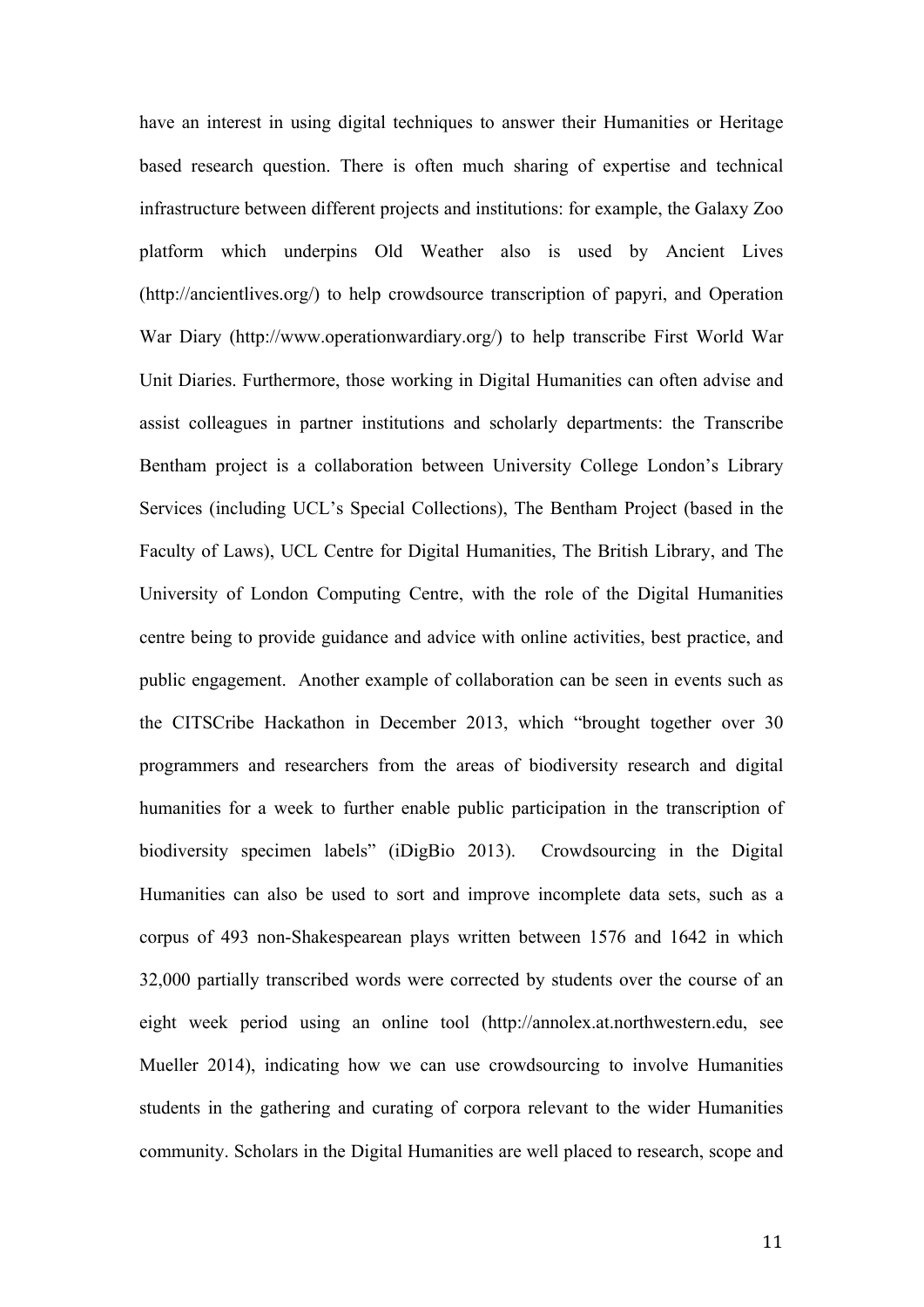theorise crowdsourcing activities across a wider sector: for example, the "Modeling Crowdsourcing for Cultural Heritage" project (http://cdh.uva.nl/projects-2013- 2014/m.o.c.c.a.html) based at the Centre for Digital Humanities and the Creative Research Industries Amsterdam, both at the University of Amsterdam, is aiming to determine a comprehensive model for "determining which types and methods of crowdsourcing are relevant for which specific purposes" (Amsterdam Centre for Digital Humanities 2013). As we shall see, below, Digital Humanities scholars and centres are investigating and building new platforms for crowdsourcing activities – particularly in the transcription of historical texts. In addition, Digital Humanities academics can help with suggestions on what we can do with crowdsourced information once collected: we are now moving into a next phase of crowdsourcing, where understanding data mining and visualisation techniques to query the volume of data collected by volunteer labour is necessary. Finally, there is the beginnings of a body of literature on the wider area of crowdsourcing, both across the Digital Humanities and the GLAM sector, and taken together these can inform those who are contemplating undertaking a crowdsourcing project for a related area. It should be stressed that it is often hard to make a distinction between what should be labelled a "GLAM sector" project and what should be labelled "Digital Humanities" in the area of crowdsourcing, as many projects are using crowdsourcing not only to sort or label or format historical information, but to provide the raw materials and methodologies for creating and understanding novel information about our past, our cultural inheritance, or our society.

Following on from the success of the Australian Newspapers Digitisation Program which she managed, Holley (2010) brought issues of "Crowdsourcing: How and Why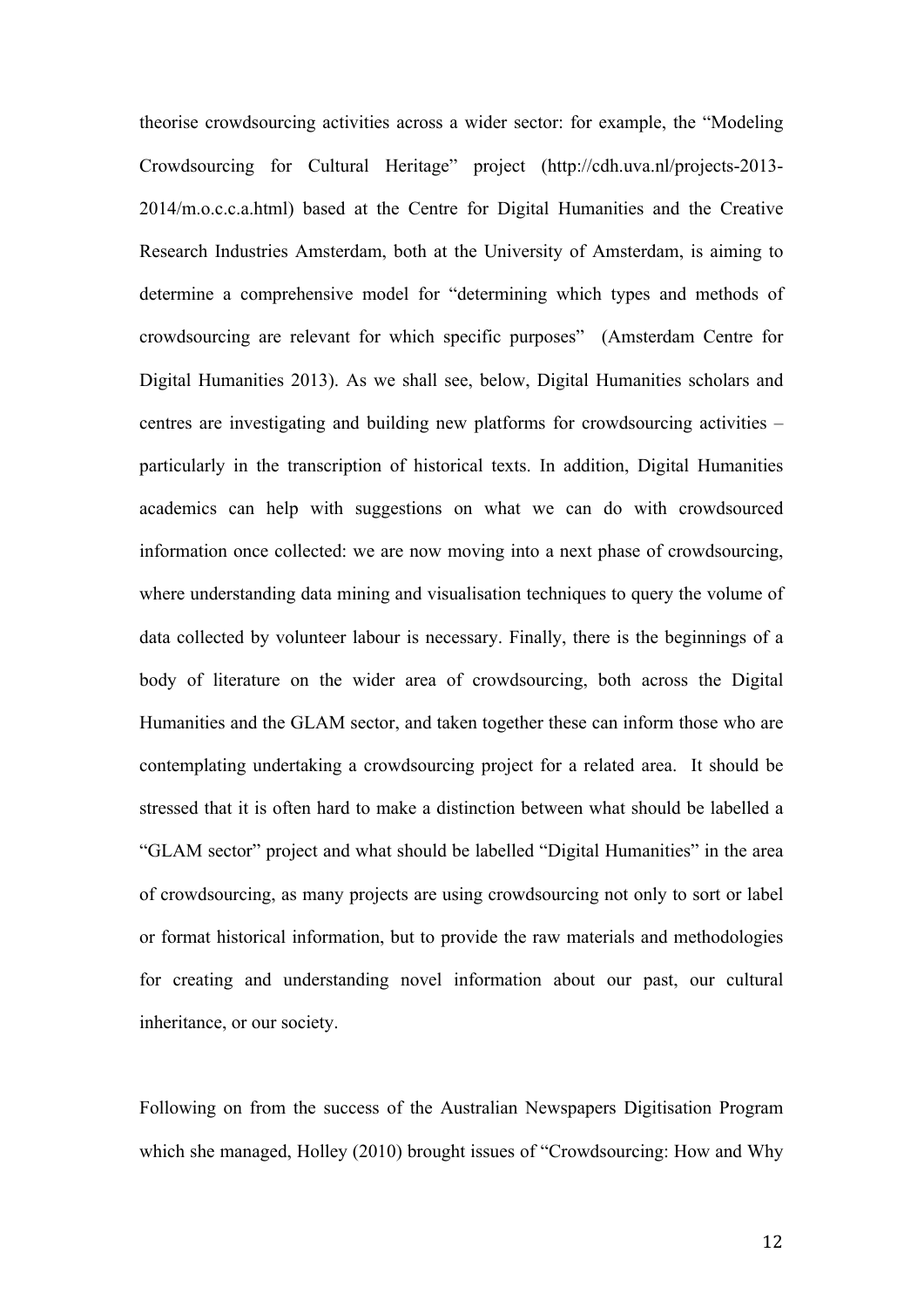Should Libraries Do it" to light, in a seminal discussion that much subsequent research and project implementation has benefited from. Holley proposes that there are a variety of potential benefits in using crowdsourcing within a library context (which we can also extrapolate to cover those working across the GLAM sector, and Digital Humanities). The benefits of crowdsourcing noted are that it can help to: achieve goals the institution would not have the resources (temporal, financial, or staffing) to accomplish itself; achieve these goals quicker than if working alone; build new user groups and communities; actively engage the community with the institution and its systems and collections; utilise external knowledge, expertise and interest; improve the quality of data which improves subsequent user search experiences; add value to data; improving and expanding the ways in which data can be discovered; gain an insight into user opinions and desires by building up a relationship with the crowd; show the relevance and importance of the institution (and its collections) by the high level of public interest in the project; build trust and encouraging loyalty to the institution; and encourage a sense of public ownership and responsibility towards cultural heritage collections (ibid).

Holley also asks what the normal profile of a crowdsourcing volunteer in the cultural, heritage, and humanities sector is, stressing that from even early pilot projects the same makeup emerges: although there may be a large number of volunteers who originally sign up, the majority of the work is done by a small cohort of super users, which achieve significantly larger amounts of work than anyone else. They tend to be committed to the project for the long term, appreciate that it is a learning experience, which gives them purpose and is personally rewarding, perhaps because they are interested in it, or see it as a good cause. Volunteers often talk of becoming addicted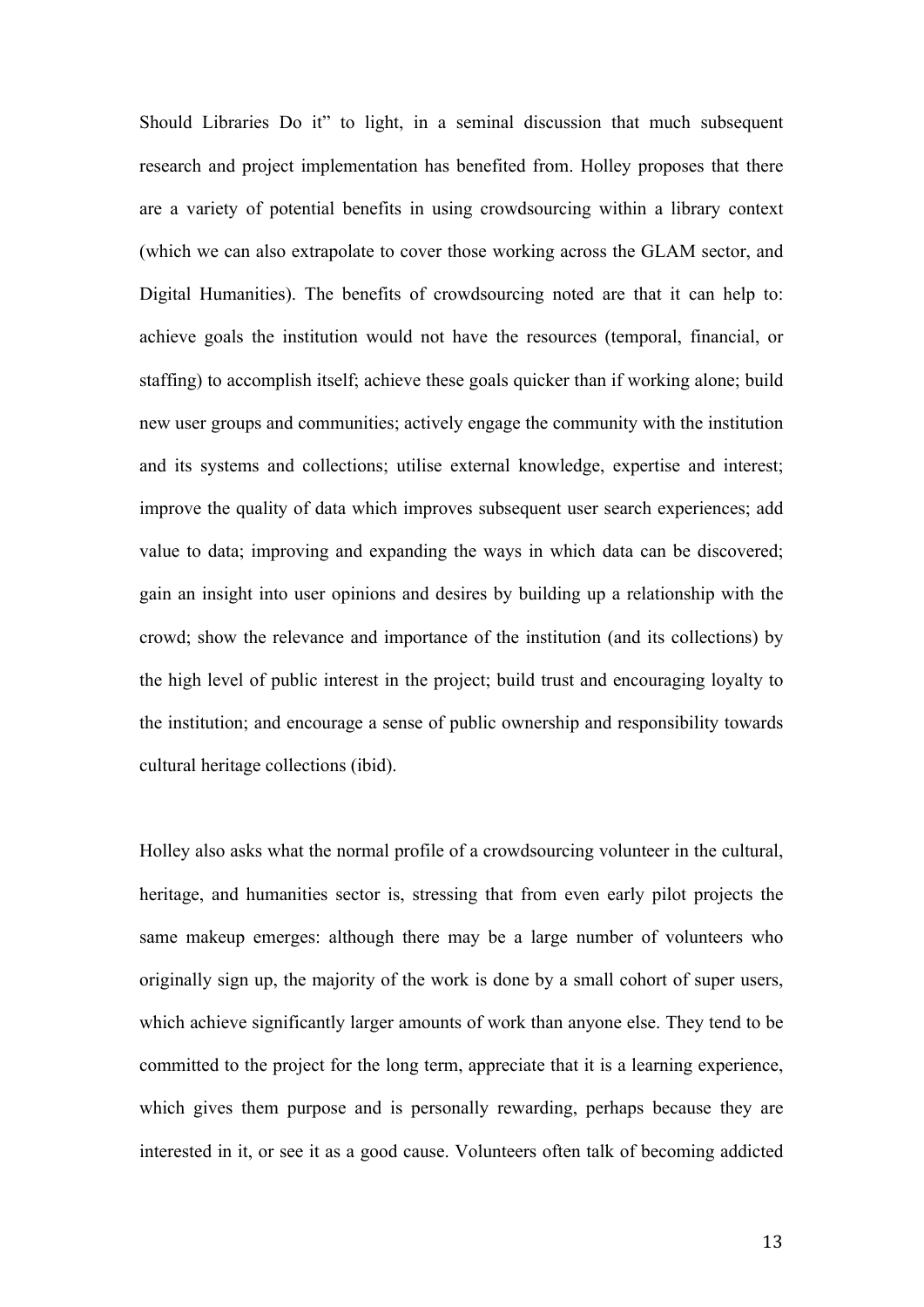to the activities, and the amount of work undertaken often exceeds the expectations of the project (ibid). Holley argues that "the factors that motivate digital volunteers are really no different to factors that motivate anyone to do anything" (ibid), saying that interest, passion, a worthy cause, giving back to the community, helping to achieve a group goal, and contributing to the discovery of new information in an important area, are often reasons that volunteers contribute. Observations and surveys of volunteers by site managers noted various techniques that can improve user motivation, such as adding more content regularly, increasing challenges, creating a camaraderie, building relationships with the project, acknowledging the volunteer's help, providing rewards, and making goals and progress transparent. The reward and acknowledgement process is often linked to progress reports, with volunteers being named, high achievers being ranked in publicly available tables, and promotional gifts (ibid).

Holley provides various tips that have provided guidance for a variety of crowdsourcing projects, and are worth following by those considering using this method. The project should have a clear goal, a big challenge, report regularly on progress, and showcase results. The system should be easy and fun, reliable and quick, intuitive, and provide options to the user so they can choose what they work on (to a certain extent). The volunteers should be acknowledged, be rewarded, be supported by the project team, and be trusted. The content should be interesting, novel, focussed on history or science, and there should be lots of it (ibid).

Holley's paper was written just before many of the projects outlined above came onstream, stressing the potential for institutions, and challenging institutional structures to be brave enough to attempt to engage individuals in this manner. By 2012, with

14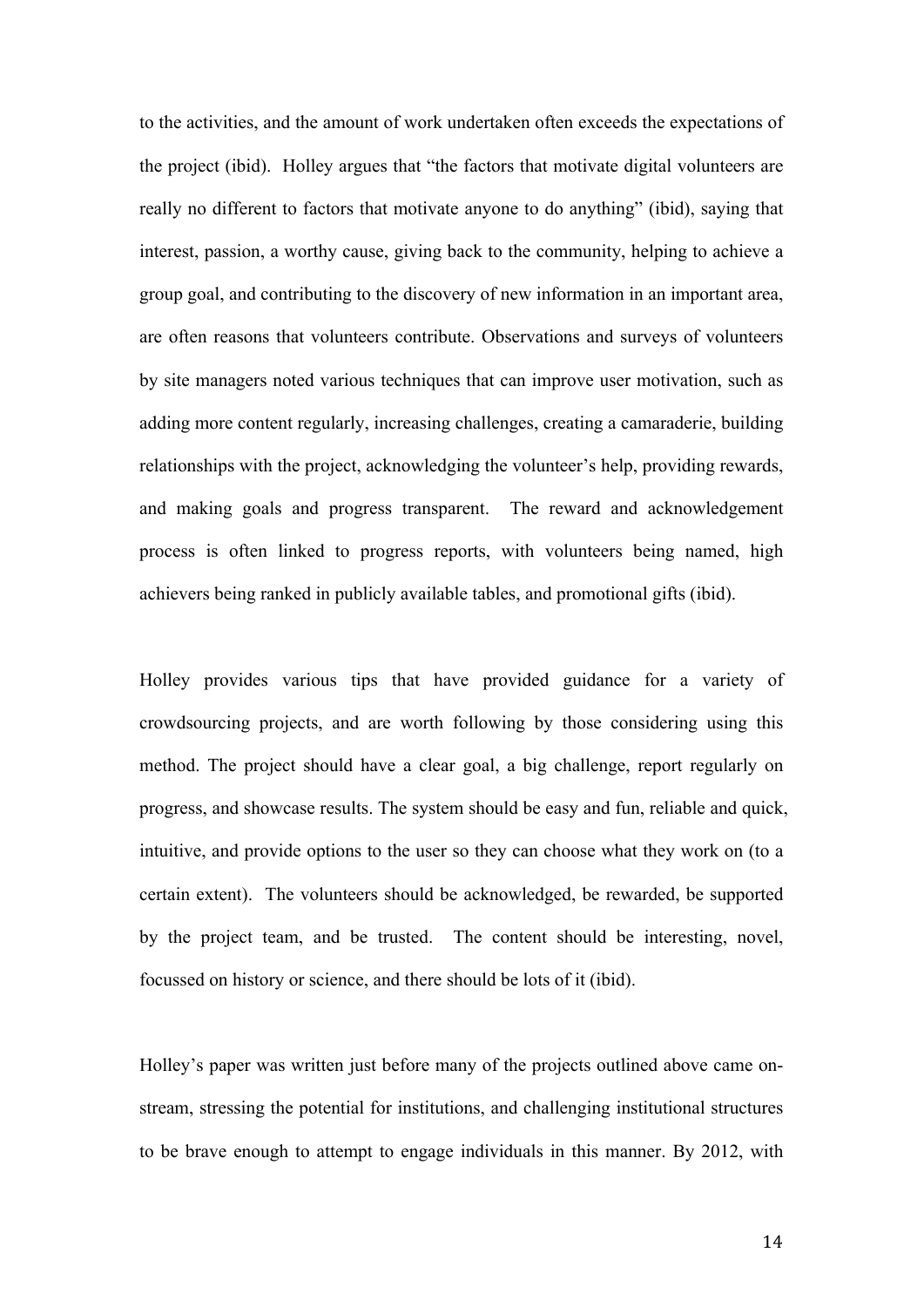various projects in full swing, reports and papers began to appear about the nuances of crowdsourcing in this area, although "there is relatively little academic literature dealing with its application and outcomes to allow any firm judgements to be made about its potential to produce academically credible knowledge" (Hedges and Dunn 2012, p.4).

Ridge (2012) explores the "Frequently Asked Questions about Crowdsourcing in Cultural Heritage", noting various misconceptions and apprehensions surrounding the topic. As with Owens (2012a), Ridge agrees that the industry definition of crowdsourcing is problematic, suggesting instead that it should be defined as

an emerging form of engagement with cultural heritage that contributes towards a shared, significant goal or research area by asking the public to undertake tasks that cannot be done automatically, in an environment where the tasks, goals (or both) provide inherent rewards for participation" (Ridge 2012).

Ridge draws attention to the importance of the relationships built between individuals and organisations, and that projects should be mindful of the motivations for participating. Institutional nervousness around crowdsourcing is caused by worries that malicious or deliberately bad information will be provided by difficult, obstructive users, although Ridge maintains this is seldom the case, and that a good crowdsourcing project should have inbuilt mechanisms to highlight problematic data or users, and validate the content created by its users. Ridge returns again to the ethics of using volunteer labour, allaying fears about the type of exploitation seen in the commercial sector exploitation by explaining that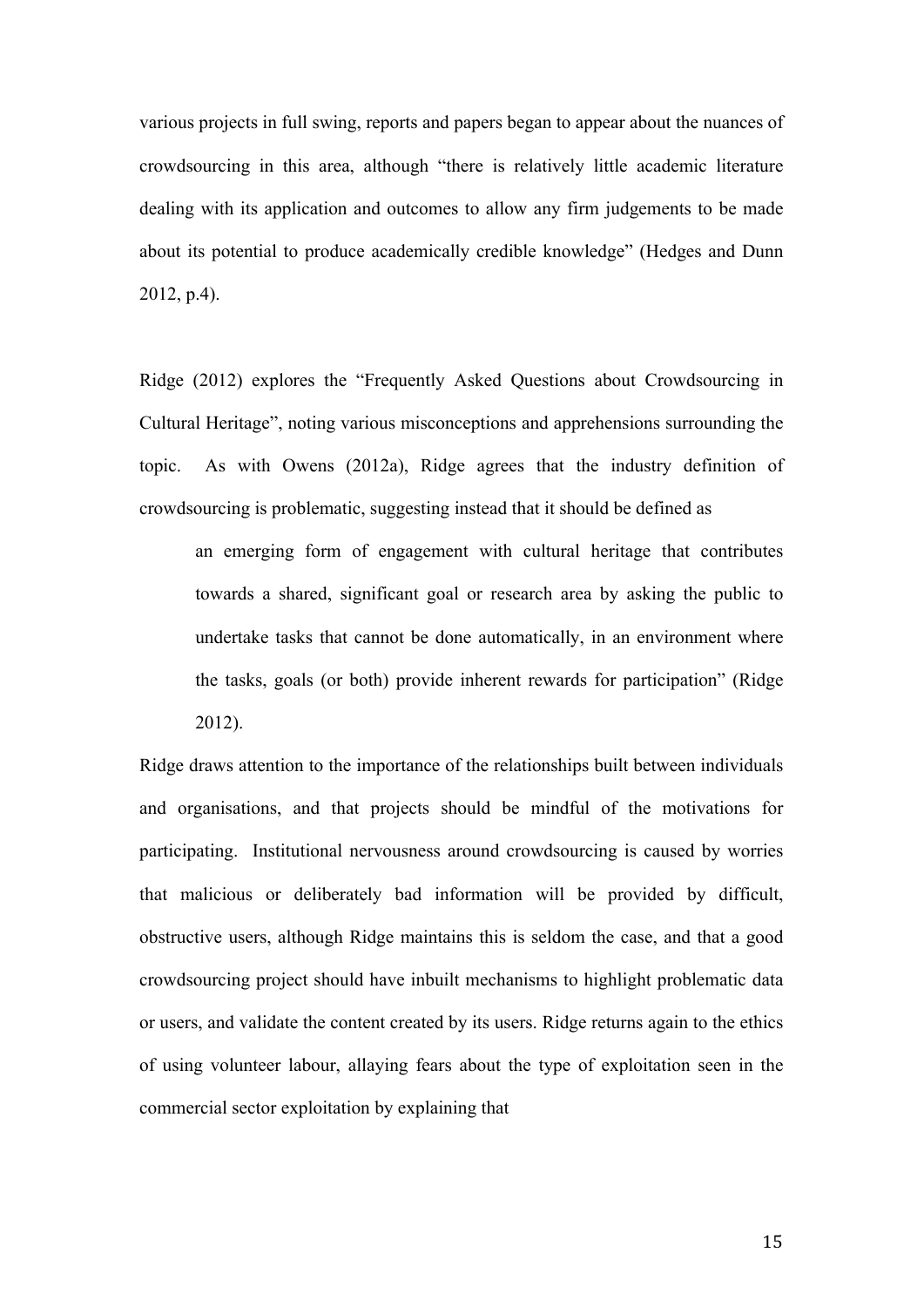Museums, galleries, libraries, archives and academic projects are in the fortunate position of having interesting work that involves an element of social good, and they also have hugely varied work, from microtasks to co-curated research projects. Crowdsourcing is part of a long tradition of volunteering and altruistic participation (Ridge 2012).

In a further 2013 post, Ridge also highlights the advantages of digital engagement via crowdsourcing, suggesting that digital platforms can allow smaller institutions to engage with users just as well as large institutions can, can generate new relationships with different organisations in order to work together around a similar topic in a collaborative project, and can provide great potential for audience participation and engagement (Ridge 2013). In fact, Owens (2012a) suggests that our thinking around crowdsourcing in cultural and heritage is the wrong way round: rather than thinking of the end product and the better data that volunteers are helping us create, institutions should focus on the fact that crowdsourcing marks a fulfilment of the mission of putting digital collections online:

What crowdsourcing does, that most digital collection platforms fail to do, is offers an opportunity for someone to do something more than consume information… Far from being an instrument which enables us to ultimately better deliver content to end users, crowdsourcing is the best way to actually engage our users in the fundamental reason that these digital collections exist in the first place… At its best, crowdsourcing is not about getting someone to do work for you, it is about offering your users the opportunity to participate in public memory (ibid).

16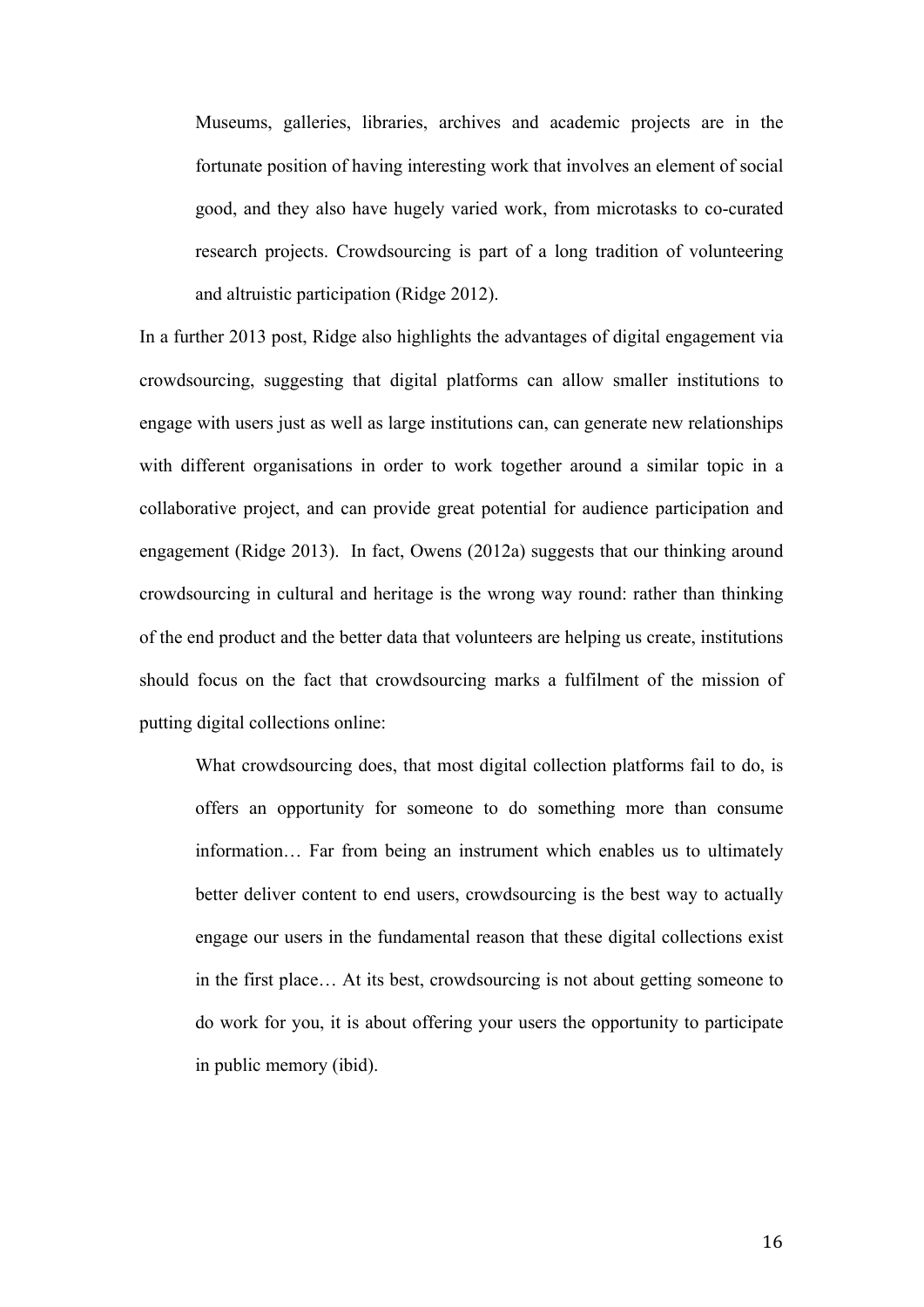The lessons learned from these museum and library based projects are important starting points for those in the Digital Humanities who wish to undertake crowdsourcing themselves.

## Crowdsourcing and Digital Humanities

In a 2012 scoping study of the use of crowdsourcing particularly applied to Humanities research, 54 academic publications were identified that were of direct relevance to the field, and a further 51 individual projects, activities or websites were found which documented or presented some aspect, application, or use of crowdsourcing within humanities scholarship (Hedges and Dunn 2012). Many of these projects have crossovers with libraries, archives, museums, and galleries, as partners who provide content, expertise, or host project themselves, and many of them are yet to produce a tangible academic outcome. As Hedges and Dunn point out, at

a time when the web is simultaneously transforming the way in which people collaborate and communicate, and merging the spaces which the academic and non-academic communities inhabit, it has never been more important to consider the role which public communities -connected or otherwise - have come to play in academic humanities research (ibid, p. 3).

Hedges and Dunn (ibid, p.7) identify four factors that define crowd-sourcing used within humanities research. These are: a clearly defined core research question and direction within the humanities; the potential for an online group to add to, transform, or interpret data that is important to the humanities; a definable task which is broken down into an achievable workflow; and the setting up of a scalable activity which can be undertaken with different levels of participation. Very similar to the work done in the GLAM sector, the theme and research question of the project are therefore the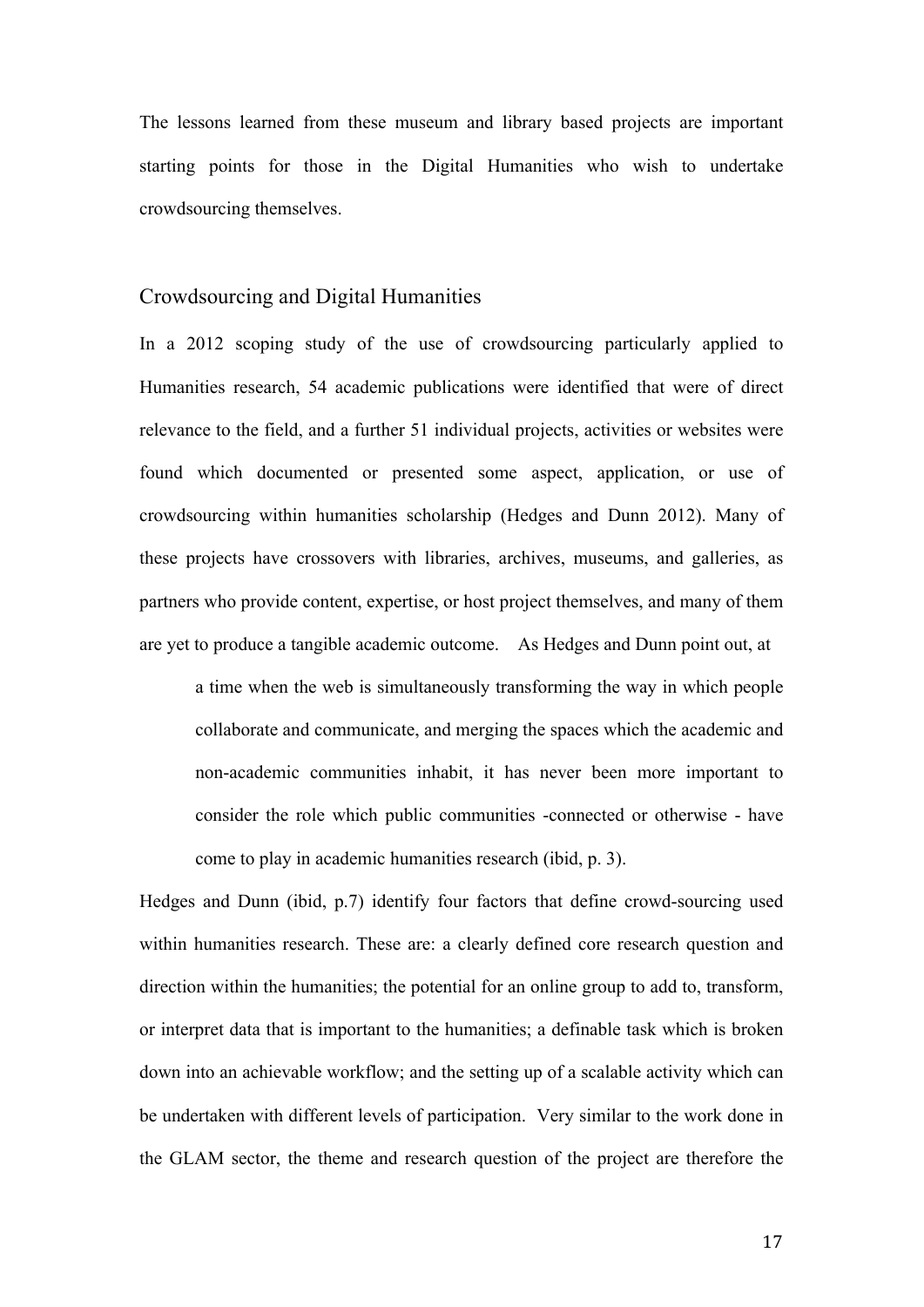main distinguishing factors from other types of crowdsourcing, with Digital Humanities projects learning from other domains such as successful projects in citizen science, or industry.

An example of such a project fitting into this Humanities Crowdsourcing definition, given its purview, is Transcribe Bentham (http://blogs.ucl.ac.uk/transcribe-bentham/), a manuscript transcription initiative that intends to engage students, researchers, and the general public with the thought and life of the philosopher and reformer, Jeremy Bentham (1748–1832), by making available digital images of his manuscripts for anyone, anywhere in the world, to transcribe. The fundamental research question driving this project is to understand the thought and writings of Bentham more completely – a topic of fundamental importance to those engaged in eighteenth or nineteenth century studies – given that 40,000 folios of his writings remain untranscribed "and their contents largely unknown, rendering our understanding of Bentham's thought—together with its historical significance and continuing philosophical importance—at best provisional, and at worst a caricature." (Causer and Terras, Forthcoming 2014). The objectives of the project are clear, with the benefit to humanities (and law, and social science) research evident from the research objectives.

Hedges and Dunn (2012, p.18 -19) list the types of knowledge that may be usefully created in Digital Humanities crowdsourcing activities, resulting in new understanding of Humanities research questions. These Digital Humanities crowdsourcing projects are involved in: making ephemera available that would otherwise not be; opening up information that would normally be accessible to distinct groups, giving a wider audience to specific information held in little known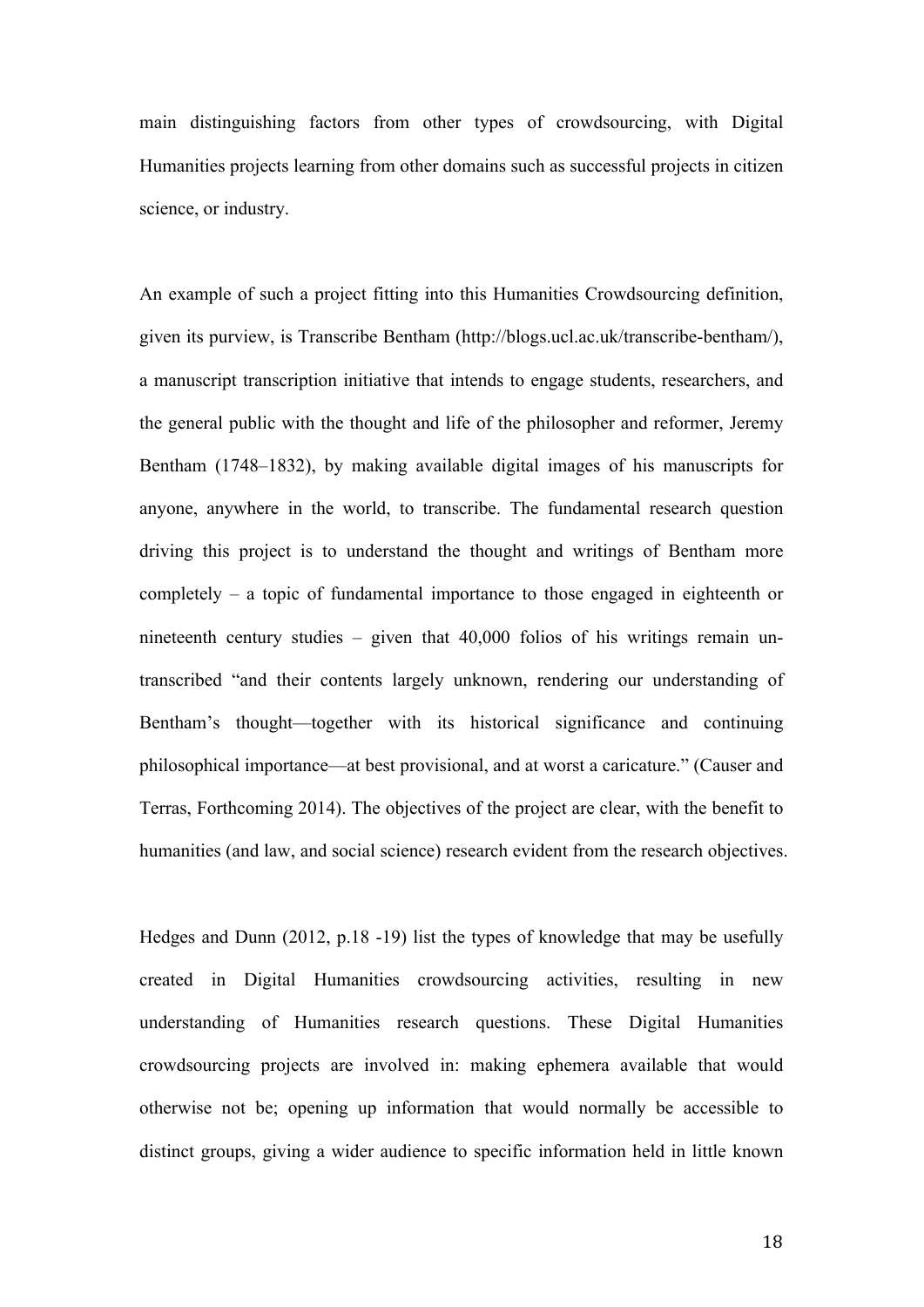written documentation, circulation of personal histories and diaries, giving personal links to historical processes and events, identifying links between objects, summarising and circulating datasets, synthesizing new data from existing sources, and recording ephemeral knowledge before it dissipates. Hedges and Dunn stress that an important point in these crowdsourcing projects is that they enable the building up of knowledge of the process of how to conduct collaborative research in this area, whilst creating communities with a shared purpose, which often carry out research work that go beyond the expectations of the project (p.19). However, they are keen to also point out that

most humanities scholars who have used crowd-sourcing in its various forms now agree that it is not simply a form of cheap labour for the creation or digitization of content; indeed in a cost-benefit sense it does not always compare well with more conventional means of digitization and processing. In this sense, it has truly left its roots, as defined by Howe (2006) behind. The creativity, enthusiasm and alternative foci that communities outside that academy can bring to academic projects is a resource which is now ripe for tapping in to (ibid, p. 40).

As with Owens' thoughts on crowdsourcing in the GLAM sector (2012), we can see that crowdsourcing in the humanities is about engagement, and encouraging a wide, and different audience to engage in processes of humanistic enquiry, rather than merely being a cheap way to encourage people to get a necessary job done.

## Crowdsourcing and Document Transcription

The most high profile area of crowdsourcing carried out within the humanities is in the area of document transcription. Although commercial optical character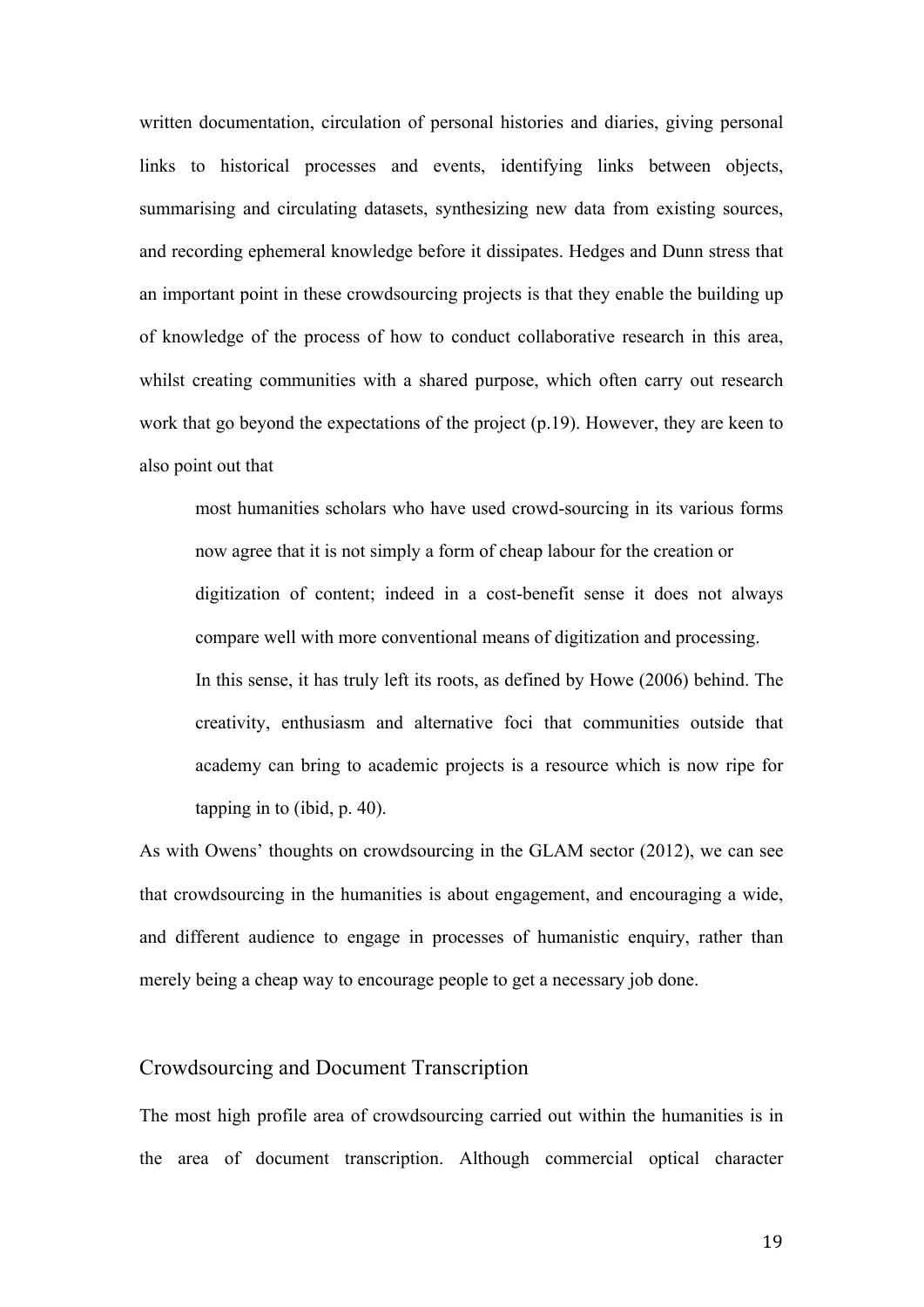recognition (OCR) technology has been available for over 50 years (Schantz 1982), it still cannot generate high quality transcripts of handwritten material. Work with texts and textual data is still the major topic of most Digital Humanities research (see the analysis by Scott Weingart of submissions to the Digital Humanities Conference 2014, which showed that of the 600 abstracts, 21.5% dealt with some form of Text Analysis, 19% were about literary studies, and 19% were about Text Mining (Weingart, S. 2013)). It is therefore no surprise that most Digital Humanities crowdsourcing activities – or at least, those emanating from Digital Humanities centres and or associated in some sense with the Digital Humanities community - have been involved in the creation of tools in which to help transcribe important handwritten documents into machine processable form.

Ben Brumfield, in a talk presented in 2013, demonstrated that there were thirty collaborative transcription tools developed since 2005 (Brumfield 2013a), situating the genealogical sites, and those such as Old Weather and Transcribe Bentham, in a trajectory which leads to the creation of tools and platforms which people can use to upload their own documents, and manage their own crowdsourcing projects (reviews of these different platforms are available on Brumfield's blog, at http://manuscripttranscription.blogspot.co.uk/, and at time of writing there are now forty collaborative tools for crowdsourcing document transcription). The first of these customizable tools was Scripto (http://scripto.org/), a freely available, open source platform for community transcription, developed in 2011 by the Center for History and New Media at George Mason University alongside their Papers of the United States War Department project (http://wardepartmentpapers.org/). Another web based tool, specifically designed for Transcription for Paleographical and Editorial Notation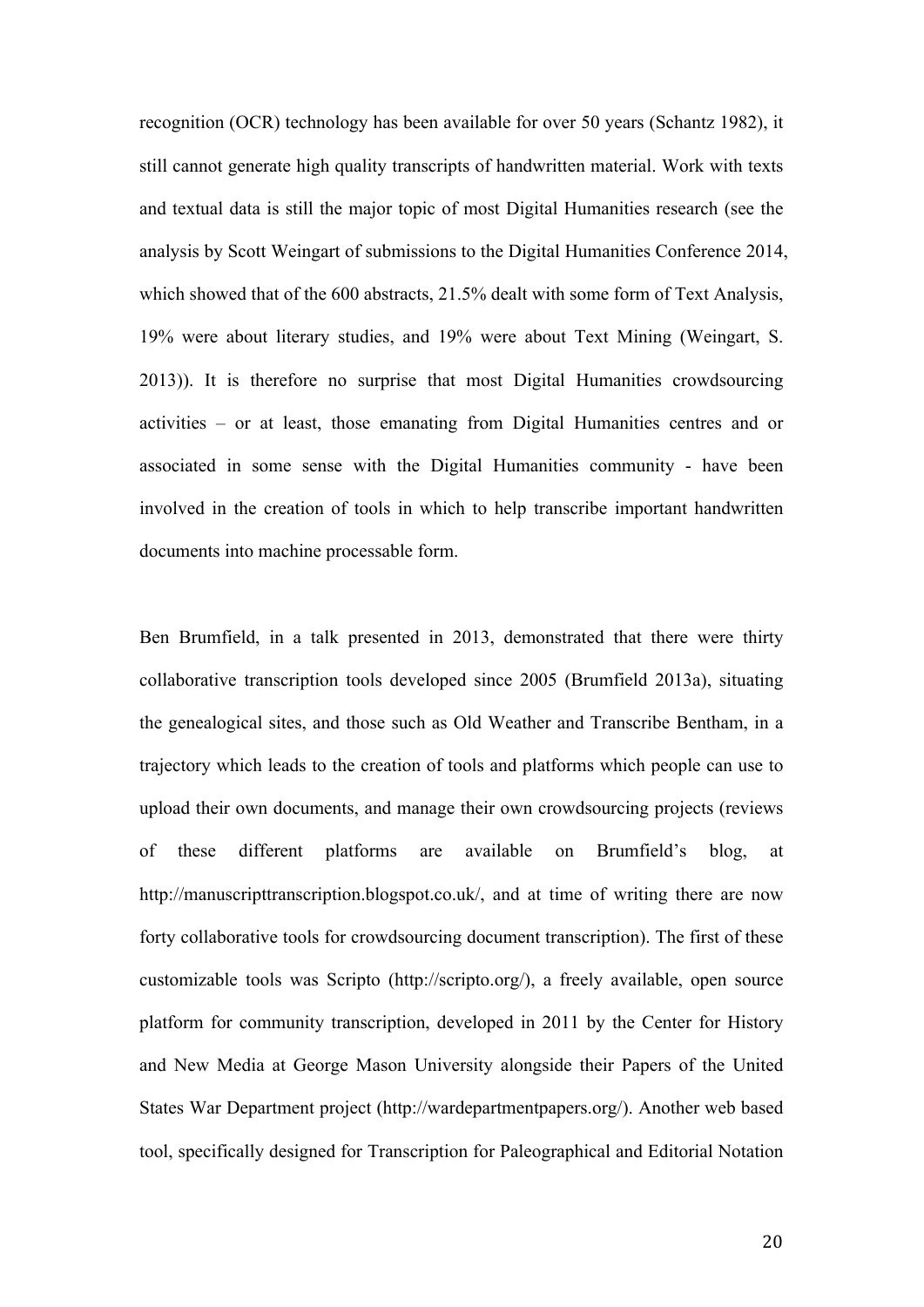(T-PEN) (http://t-pen.org/TPEN/), coordinated by the Center for Digital Theology at Saint-Louis University, provides a web based interface for working with images of manuscripts. Transcribe Bentham has also released a customizable, open source version of its Mediawiki based platform (https://github.com/onothimagen/cbptranscription-desk), which has since been used by the Public Record Office of Victoria, Australia

(http://wiki.prov.vic.gov.au/index.php/Category:PROV\_Transcription\_Pilot\_Project). The toolbar developed for Transcribe Bentham, which helps people encode various aspects of transcription such as dates, people, deletions, etc, has been integrated into the Letters of 1916 project at Trinity College Dublin (http://dh.tcd.ie/letters1916/). The platform the Letters of 1916 project uses is the DIYHistory suite, built by the University of Iowa, which itself is based on CHNM's Scripto tool. Links between crowdsourcing projects are common.

There are now a range of transcription projects online ranging from those created, hosted, and managed by scholarly or memory institutions, to those entirely organised by amateurs with no scholarly training or association. A prime example of the latter would be Soldier Studies, (http://www.soldierstudies.org/), a website dedicated to preserving the content of American Civil War correspondence bought and sold on eBay, to allow access to the contents of this ephemera before it resides in private collections, which, although laudable, uses no transcription conventions at all in cataloguing or transcribing the documents it finds (Brumfield 2013a).

The movement towards collaborative online document transcription by volunteers not only uncovers new, important historical primary source material, but it also "can open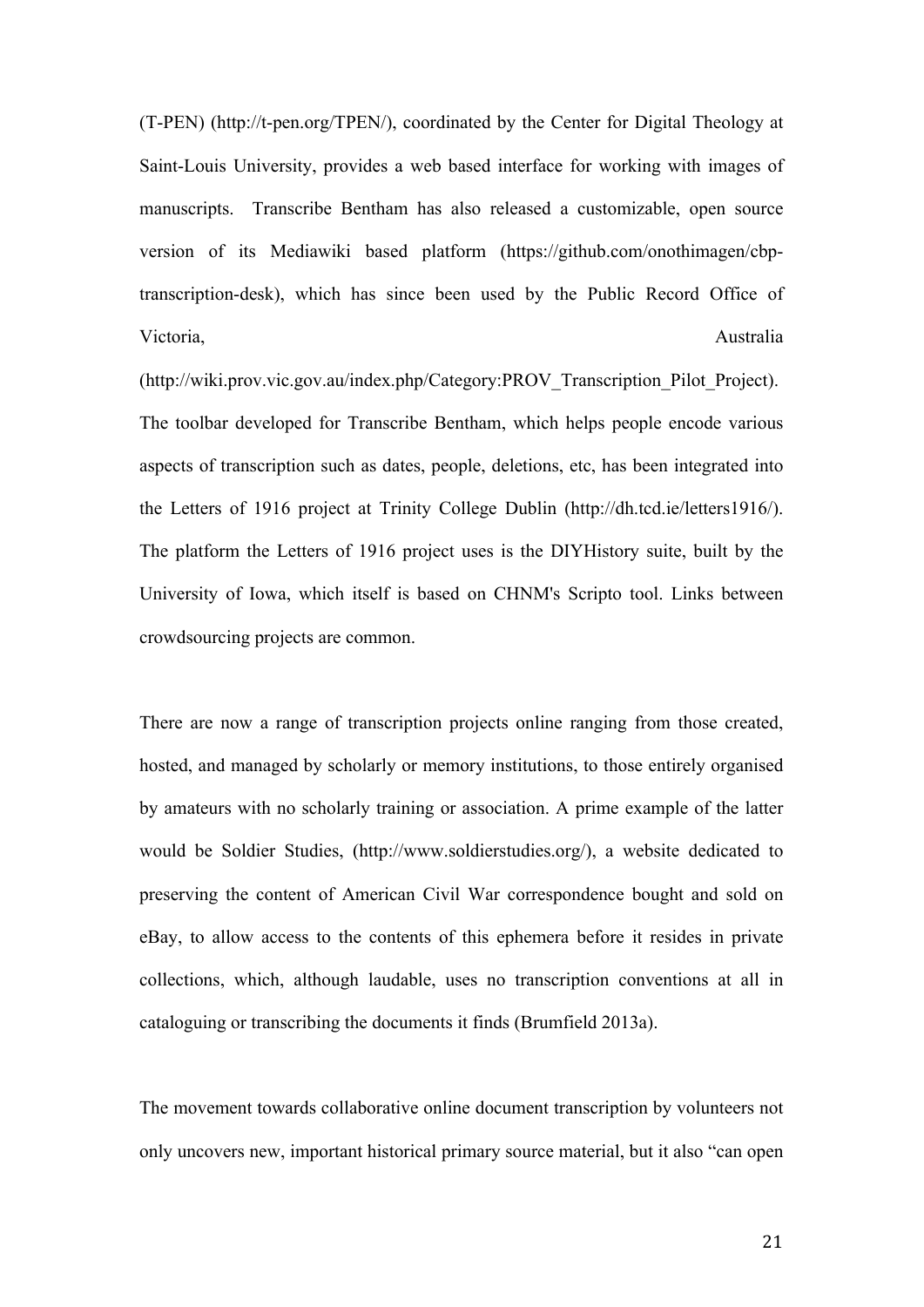up activities that were traditionally viewed as academic endeavours to a wider audience interested in history" (Causer and Terras, Forthcoming 2014). Brumfield (2013) points out that there are issues which come with this:

There's an institutional tension, in that editing of documents has historically been done by professionals, and amateur editions have very bad reputations. Well now we're asking volunteers to transcribe. And there's a big tension between, well how do volunteers deal with this [process], do we trust volunteers? Wouldn't it be better just to give us more money to hire more professionals? So there's a tension there.

Brumfield further explores this in another blog post (2013b) where he asks

what is the qualitative difference between the activities we ask amateurs to do and the activities performed by scholars… we're not asking "citizen scholars" to do real scholarly work, and then labeling their activity scholarship -- a concern I share with regard to editing. If most crowdsourcing projects ask amateurs to do little more than wash test tubes, where are the projects that solicit scholarly interpretation?

There is therefore a fear that without adequate guidance and moderation, the products of crowdsourced transcription will be what Shillingsburg referred to as "a dank cellar of electronic texts" where "the world is overwhelmed by texts of unknown provenance, with unknown corruptions, representing unidentified or misidentified versions" (2006, p.139). Brumfield (2013c) points out that Peter Robinson describes both the utopia and the dystopia of crowdsourcing transcription: utopia in which textual scholars train the world in how to read documents, and a dystopia in which hordes of "well-meaning but ill-informed enthusiasts will strew the web willy-nilly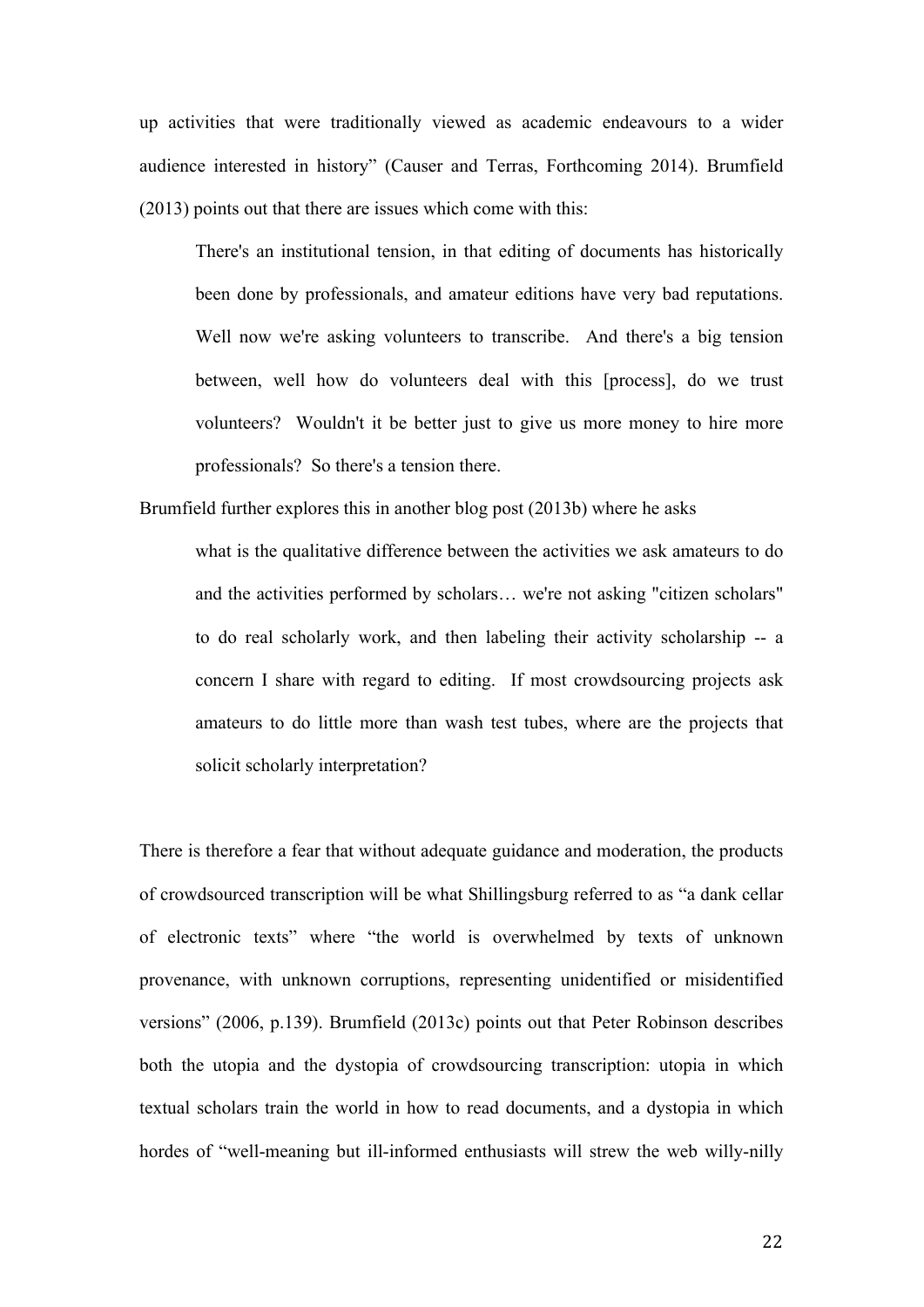with error-filled transcripts and annotations, burying good scholarship in rubbish." (Robinson, quoted in Brumfield 2013c). To avoid this, Brumfield (2013c) suggests that partnerships and dialogue between volunteers and professionals is essential, to make methodologies for approaching texts visible, and to allows volunteers to become advocates "not just for the material and the materials they are working on through crowdsourcing project, but for editing as a discipline" (ibid).

Care needs to be taken, then, when setting up a crowdsourcing transcription project, to ensure that the quality of the resulting transcription is suitable to be used as the basis for further scholarly humanistic enquiry, if the project is to be useful over a longer term and for a variety of research. The methods and approaches in assuring transcription quality of *content* need to be ascertained: whether the project uses double-keying (where two or more people enter the same text to ensure its veracity), or moderation (where an expert in the field signs off the text into a database, agreeing that its content meets benchmarked standards). However, in addition to this the *format* that the data is stored in needs to be structured to ensure that complex representational issues are preserved, and that any resulting data created can be easily reused and textual models can be understood, repurposed, or integrated with other collections. As Brumfield points out (2013a) Digital Humanities already has a standard for documentary scholarly editing in the Text Encoding Initiative guidelines (TEI 2014), which have been available since 1990 and provide a flexible but robust framework within which to model, analyse, and present textual data. However, only seven of the crowdsourcing manuscript transcription tools (out of the thirty then available) attempt to integrate TEI compliant XML encoding into their workflow (Brumfield 2013a). Projects which have used TEI markup as part of the manuscript transcription process,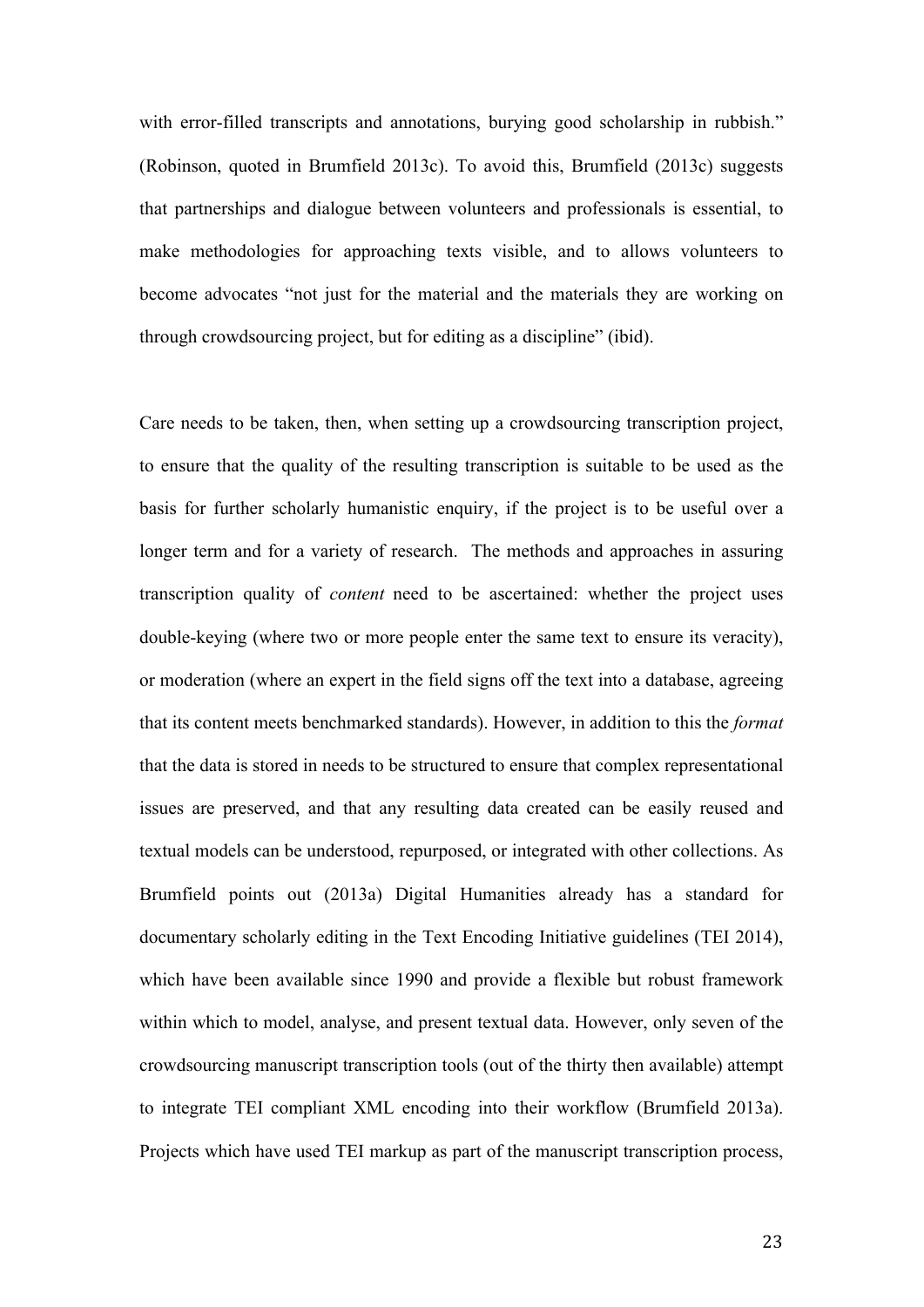such as Transcribe Bentham, have demonstrated that users can easily learn the processes of encoding texts with XML if clear guidance and instruction is given to them, and it is explained why they should make the effort to do it (Brumfield 2013a, Causer and Terras Forthcoming 2014). Brumfield (2013a) stresses that is it the responsibility of those involved in academic scholarly editing within the Digital Humanities to ensure that their work on establishing methods and guidelines for academic transcription is felt within the development of public facing transcription tools, and if we are engaging users so that they can built their own skillsets, we need to use our digital platforms to train them according to pedagogical and scholarly standards: "Crowdsourcing is a school. Programs are the teachers. We have to get it right" (Brumfield 2013d). Brumfield (2013c) also highlights that it is the responsibility of those working in document editing, and the Digital Humanities, to release guides to editing and transcribing that are accessible to those with no academic training in this area, such as computer programmers building transcriptions tools, if we wish for the resulting interfaces to allow community-led transcription to result in high quality textual material.

### Future Issues in Digital Humanities Crowdsourcing

We are now at a stage where crowdsourcing has joined the ranks of established digital methods for gathering and classifying data for use in answering the types of questions of interest to Humanities scholars, although there is much research that still needs to be done about user response to crowdsourcing requests, and how best to build and deliver projects. There are also issues about data management, given that crowdsourcing is now reaching a mature phase where a variety of successful projects have amassed large amounts of data, often from different sources within individual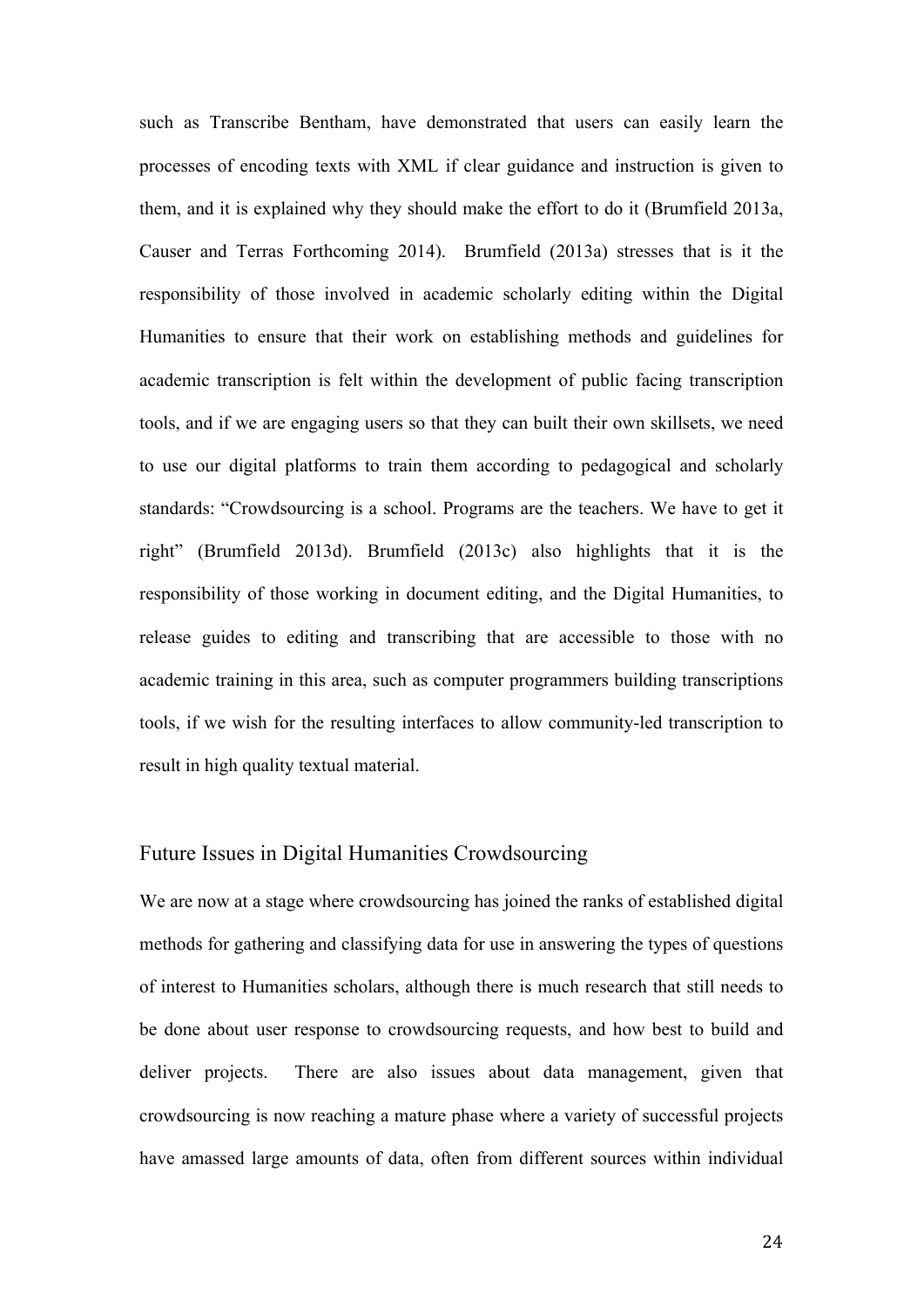projects: the million pages from Old Weather from different archives; over 3 million words transcribed by volunteer labour in the Transcribe Bentham project (Grint 2013) from both UCL and the British Library; approximately one and a half thousand letters transcribed in Soldier Studies (Soldier Studies 2014), which at a conservative estimate must give at least half a million words of correspondence from the American Civil War, culled from images of letters sold on eBay which are now in private hands. Issues are therefore arising about sustainability: what will happen to all this data, particularly with regard to projects that do not have institutional resources or affiliation for long term backup or storage? There are also future research avenues to investigate cross-project sharing and amalgamation of data: one can easily imagine either centrally managed or federated repositories of crowdsourced information that contain all the personal diaries that have been transcribed, searchable by date, place, person, etc; or all letters and correspondence that have been sent over time, or all newspapers that were issued on a certain date worldwide. Both legal and technical issues will come in to play with this, as questions of licensing (who owns the volunteer created data? Who does the copyright belong to?) and cross-repository searching will have to be negotiated, with related costs for delivering mechanisms and platforms covered. The question of the ethics of crowdsourcing is one that also underlies much of this effort in the Humanities and the cultural and heritage sector, and projects have to be careful to work with volunteers, rather than exploit them, when building up these repositories and reusing and repurposing data in the future. Ethical issues come sharply into focus when projects start to pay (usually very little) for the labour involved, particularly when using online crowdsourcing labour brokers such as Amazon's Mechanical Turk (https://www.mturk.com/mturk/welcome), which has been criticised as a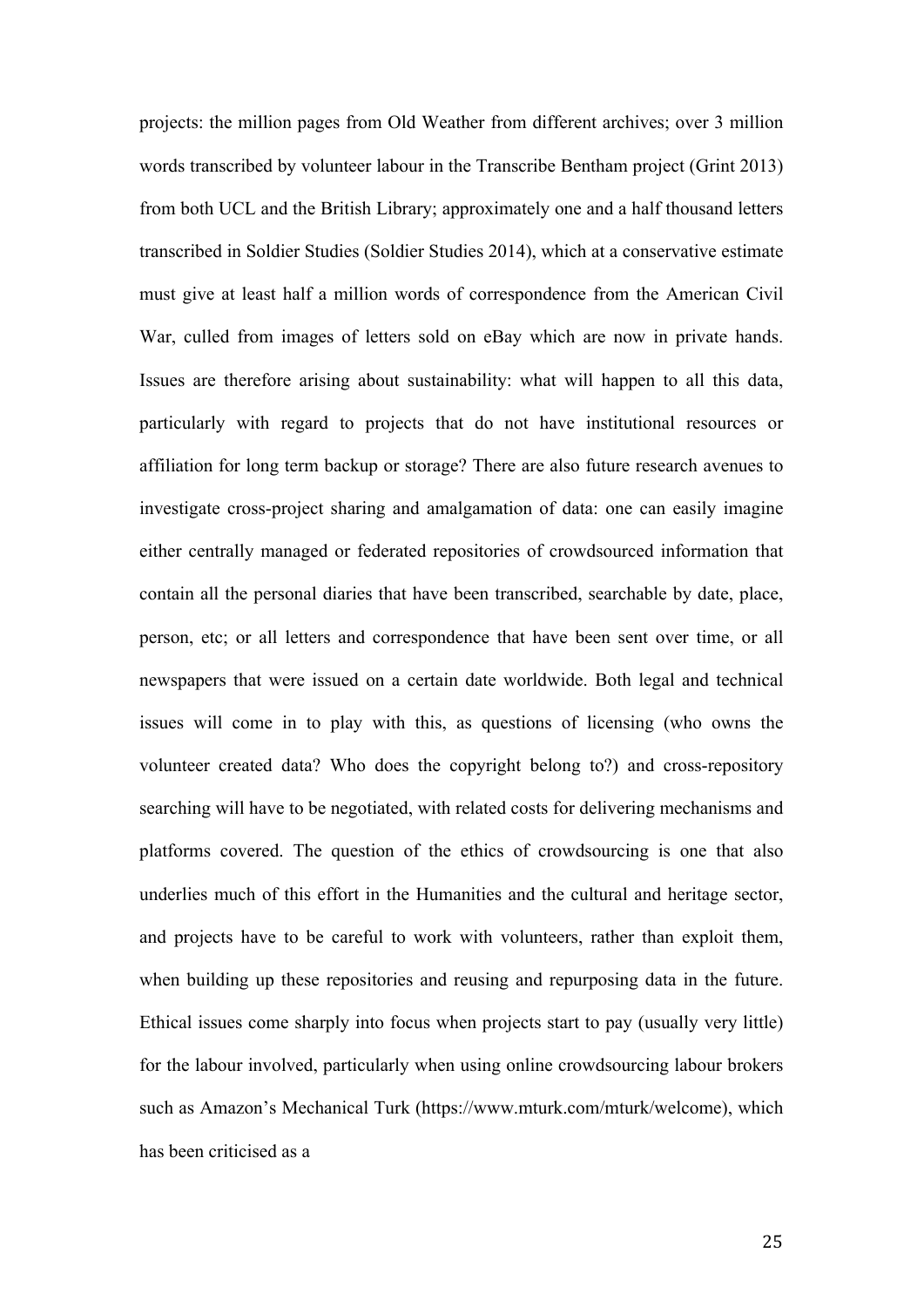"digital sweatshop… critics have emerged from all corners of the labor, law, and tech communities. Labor activists have decried it as an unconscionable abuse of workers' rights, lawyers have questioned its legal validity, and academics and other observers have probed its implications for the future of work and of technology" (Cushing 2013).

The relationship between commerce and volunteers, payment and cultural heritage, resources and outputs, online culture and the online workforce, is complex. A project such as "Emoji-Dick" (https://www.kickstarter.com/projects/fred/emoji-dick) - which translated Moby Dick into Japanese Emoji Icons using Amazon's Mechanical Turk – is a prime example of what emerges when the lines of public engagement, culture, art, fun, low-paid crowdsourced labour, crowdfunding, and an internet meme, collide. Institutions and scholars planning on tapping into the potential labour force crowdsourcing offers have to be aware of the problems in outsourcing such labour, often very cheaply, to low paid workers, often in third world countries (Cushing 2013).

Returning to Brabham's typology on crowdsourcing projects, we can also see that although most projects that have used crowdsourcing in the Humanities are information management tasks in that they ask volunteers to help enter, collate, sort, organise, and format information, there is also the possibility that crowdsourcing can be used within the Humanities for ideation tasks: asking big questions, and proposing solutions. This area is undocumented within Digital Humanities, although the Association for Computers and the Humanities (ACH), and the 4Humanities.org initiative, have both used an open source platform, All Our Ideas (http://www.allourideas.org/) to help scope out future initiatives (ACH 2012,

26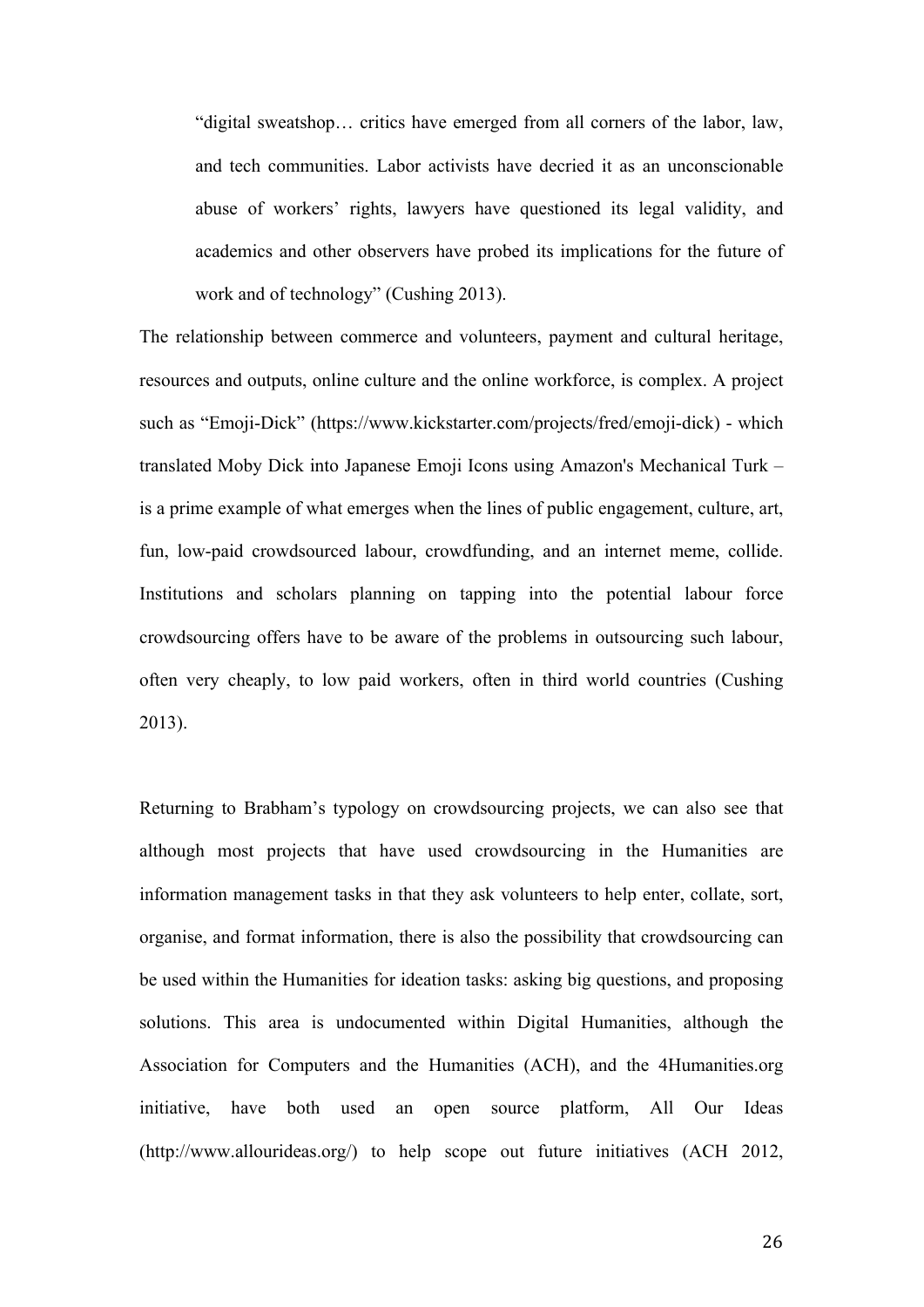4Humanities 2012). ACH also host and support DH Questions and Answers (http://digitalhumanities.org/answers/), a successful community based questions and answers board for Digital Humanities issues, which falls within the ideation category of crowdsourcing. There is much scope within the Humanities in general to explore this methodology and ideation mechanism further, and to engage the crowd in both proposing, and solving, questions about the Humanities, rather than only using it to self organise Digital Humanities initiatives.

Crowdfunding is another relatively new area allied to crowdsourcing, which could be of great future benefit to Digital Humanities, and Humanities projects in general. Only a few projects have been started to date within the GLAM sector, both for traditional collections acquisition and for digital projects: The British Library is attempting to crowdfund for the digitisation of historical London maps (British Library 2014); The Naturalis Biodiversity Centre in Leiden is raising funds via crowdfunding to purchase a Tyrannosaurus Rex skeleton (http://tientjevoortrex.naturalis.nl/), The Archiefbank or the Stadarcheif Amsterdam has raised 30,000 euros to digitise and catalogue the Amsterdam death registers between 1892 and 1920 (Stadsarchief Amsterdam 2012), and a campaign to crowdfund the £520,000 needed to buy the cottage on the Sussex coast where William Blake wrote "England's green and pleasant land" was launched at time of writing (Flood 2014). A project, Micropasts (http://micropasts.org/) recently funded by the UK's Arts and Humanities Research Council based at University College London and the British Museum, will be developing a community platform for conducting, designing and funding research into the human past: over the next few years this will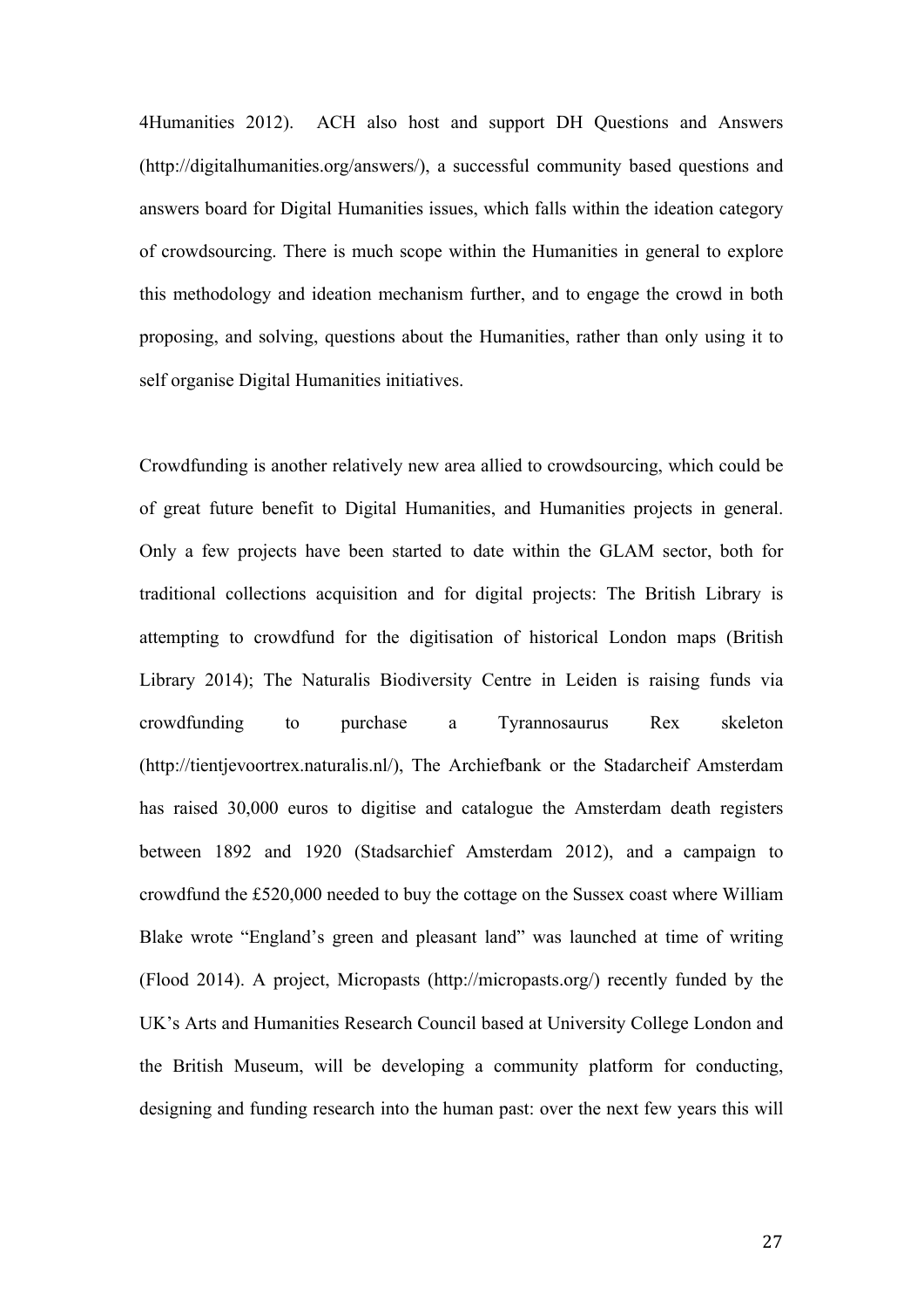be an area which has much potential for involving those outside the academy with core issues within Humanities scholarship.

Crowdsourcing also offers a relatively agile mechanism for those working in Digital Humanities to respond immediately to important contemporary events, preserving and collating evidence, ephemera, and archive material for future scholarship, and community use. For example the September  $11<sup>th</sup>$  Digital Archive (http://911digitalarchive.org) which "uses electronic media to collect, preserve, and present the history of the September 11, 2001 attacks in New York, Virginia, and Pennsylvania and the public responses to them" (September 11 Digital Archive) began as a collaboration American Social History Project at the City University of New York Graduate Center, and the Center for History and New Media at George Mason University, immediately after the terrorist attacks. Likewise, the Our Marathon Archive (http://marathon.neu.edu/), led by Northeastern University, provides an archival and community space to crowdsource an archive of "pictures, videos, stories, and even social media related to the Boston Marathon; the bombing on April 15, 2013; the subsequent search, capture, and trial of the individuals who planted the bombs; and the city's healing process" (Our Marathon 2013). There is clearly a role here for those within the Digital Humanities with technical and archival expertise to respond to contemporary events by building digital platforms that will both keep records for the future, whilst engaging with a community – and often a society - in need of sustained dialogue to process the ramifications of such events.

There is also potential for more sustained and careful use of crowdsourcing within both the university and school classroom, to promote and integrate on going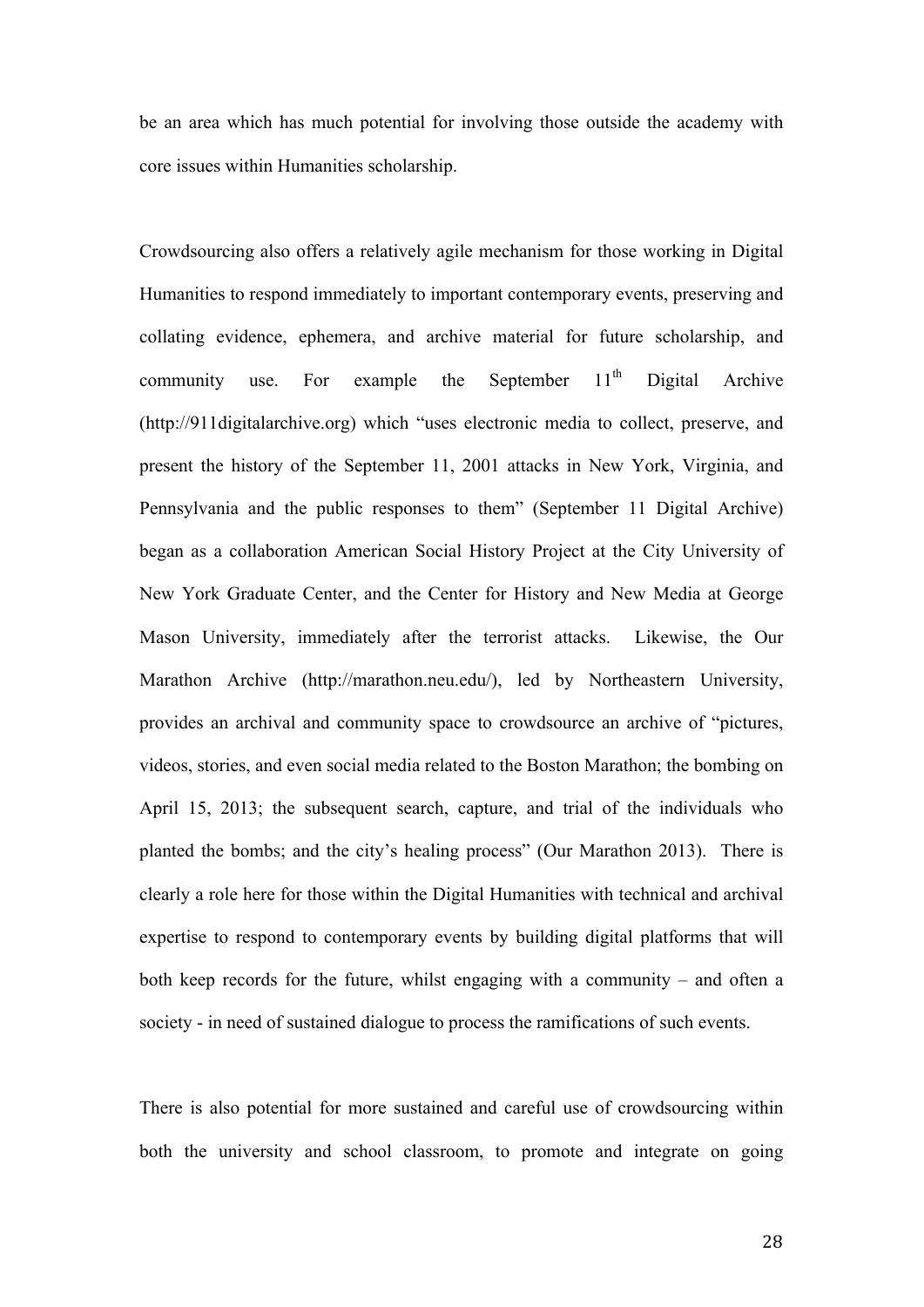Humanities research aims, but also to "meet essential learning outcomes of liberal education like gaining knowledge of culture, global engagement, and applied learning" (Frost Davis 2012). There are opportunities for motivated students to become more involved and engaged with projects that digitize, preserve, study, and analyse resources, encouraging them to gain first hand knowledge of humanities issues and methods, but also to understand the role that digital methods can play in public engagement:

Essential learning outcomes aim at producing students with transferrable skills; in the globally networked world, being able to produce knowledge in and with the network is a vital skill for students. Students also benefit from exposure to how experts approach a project. While these tasks may seem basic, they lay the groundwork for developing deeper expertise with practice so that participation in crowdsourcing projects may be the beginning of a pipeline that leads students on to more sophisticated digital humanities research projects. Even if students don't go on to become digital humanists, crowdsourced projects can help them develop a habit of engagement with the (digital) humanities, something that is just as important for the survival of the humanities. Indeed, a major motivation for humanities crowdsourcing is that involving the public in a project increases public support for that project (Frost Davis 2012).

Crowdsourcing within the Humanities will then continue to evolve, and offers much scope for using public interest in the past to bring together data and build projects which can benefit Humanities research: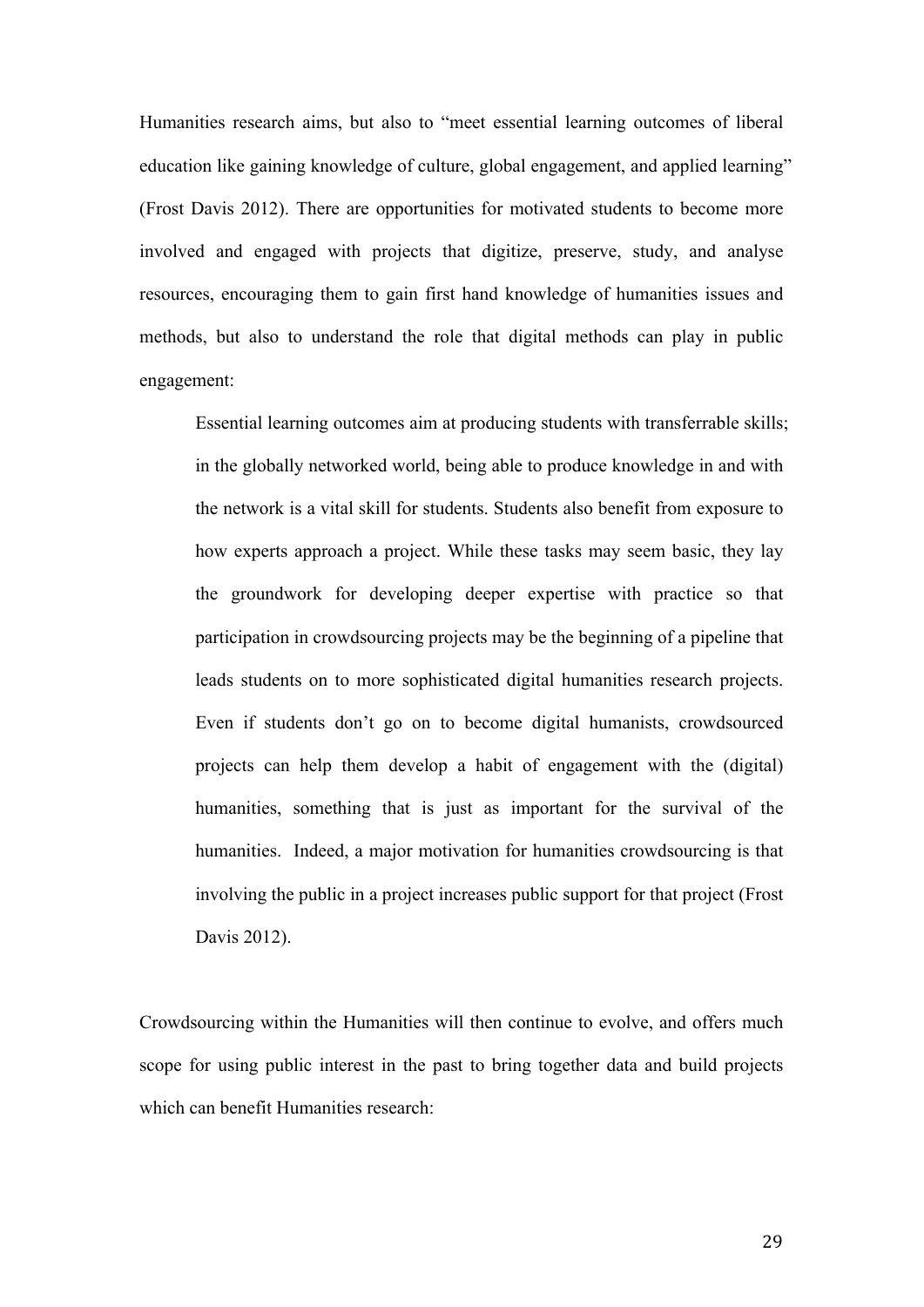Public involvement in the humanities can take many forms – transcribing handwritten text into digital form; tagging photographs to facilitate discovery and preservation; entering structured or semi-structured data; commenting on content or participating in discussions, or recording one's own experiences and memories in the form of oral history – and the relationship between the public and the humanities is convoluted and poorly understood (Hedges and Dunn 2012, p.4).

By systematically applying, building, evaluating, and understanding the uses of crowdsourcing within culture, heritage and the humanities, by helping develop the standards and mechanisms to do so, and by ensuring that the data created will be useable for future scholarship, the Digital Humanities can aid in creating stronger links with the public and humanities research, which, in turn, means that crowdsourcing becomes a method of advocacy for the importance of humanities scholarship, involving and integrating non-academic sectors of society into areas of humanistic endeavour.

## Conclusion

This chapter has surveyed the phenomenon of using digital crowdsourcing activities to further our understanding of culture, heritage and history, rather than simply identifying the activities of digital humanities centres, or self identified digital humanities scholars, which do so. This in itself is an important discussion to have about the nature of Digital Humanities research, its home, and its purview. Much of the crowdsourcing activity identified in the GLAM sector comfortably fits under the Digital Humanities umbrella, even if those involved did not self-identify with that classification: there is a distinction to be made between projects which operate within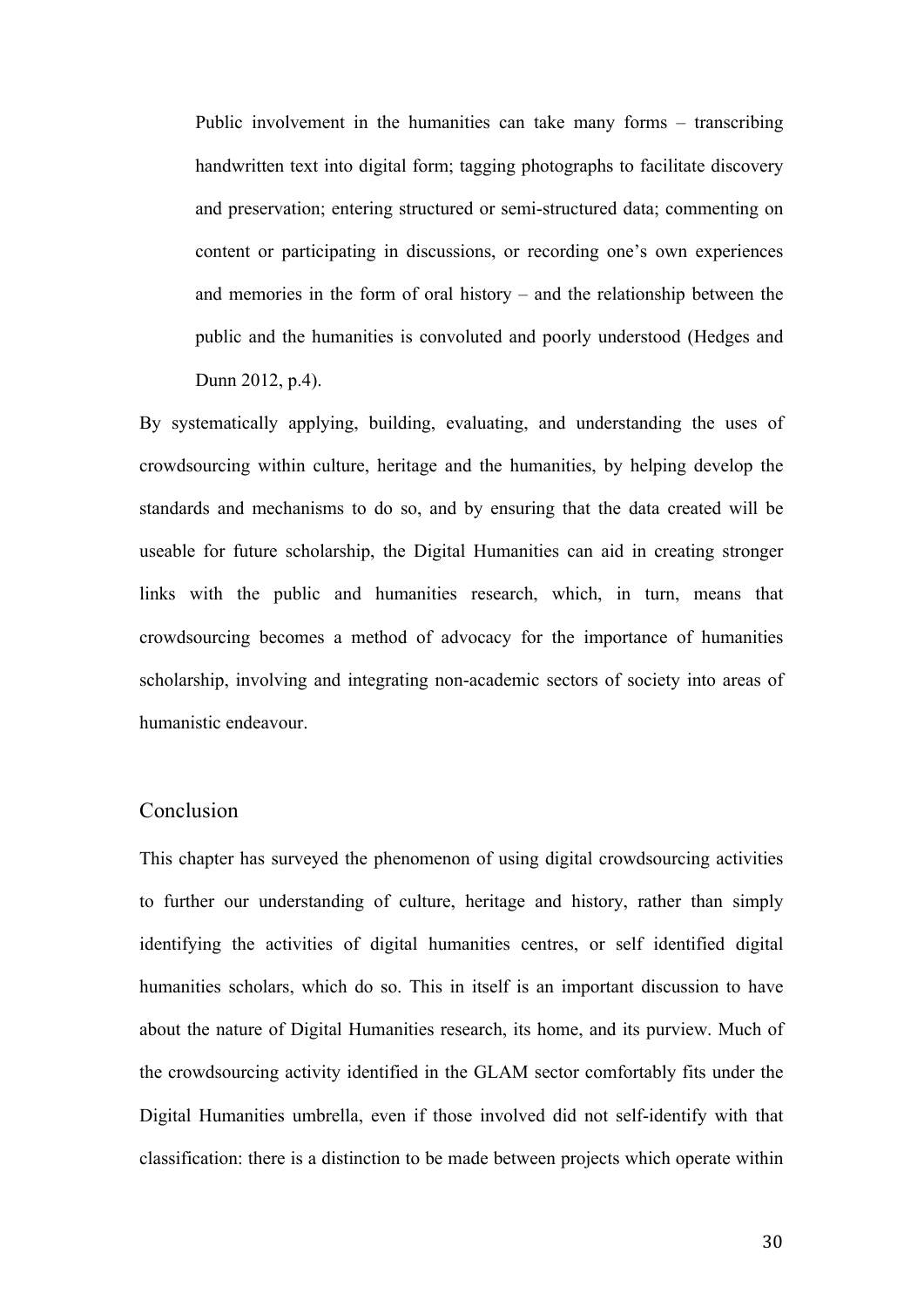the type of area which is of interest to Digital Humanities, and those run by Digital Humanities centres and scholars.

With that in mind, this chapter has highlighted various ways in which those working in Digital Humanities can help advise, create, build, and steer crowdsourcing projects working in the area of culture and heritage to both add to our understanding of crowdsourcing as a methodology for humanities research, and to build up resulting datasets which will allow further humanities research questions to be answered. Given the current pace of development in the area of crowdsourcing within this sector, there is much that can be contributed from the Digital Humanities community to ensure that the resulting methods and datasets are useful, and reusable, particularly within the arena of document transcription and encoding. In addition, crowdsourcing affords vast opportunities for those working within the Digital Humanities to provide accessible demonstrators of the kind of digital tools and projects which are able to forward our understanding of culture and history, and also offers outreach and public engagement opportunities to show that Humanities research, in its widest sense, is a relevant and important part of the scholarly canon to as wide an audience as possible. In many ways, crowdsourcing within the cultural and heritage sectors is Digital Humanities writ large: indicating an easily accessible way in which we can harness computational platforms and methods to engage a wide audience to contribute to our understanding of society, and our cultural inheritance.

#### Short Biographical Note

Melissa Terras is Director of UCL Centre for Digital Humanities, Professor of Digital Humanities in UCL's Department of Information Studies and Co-Investigator of the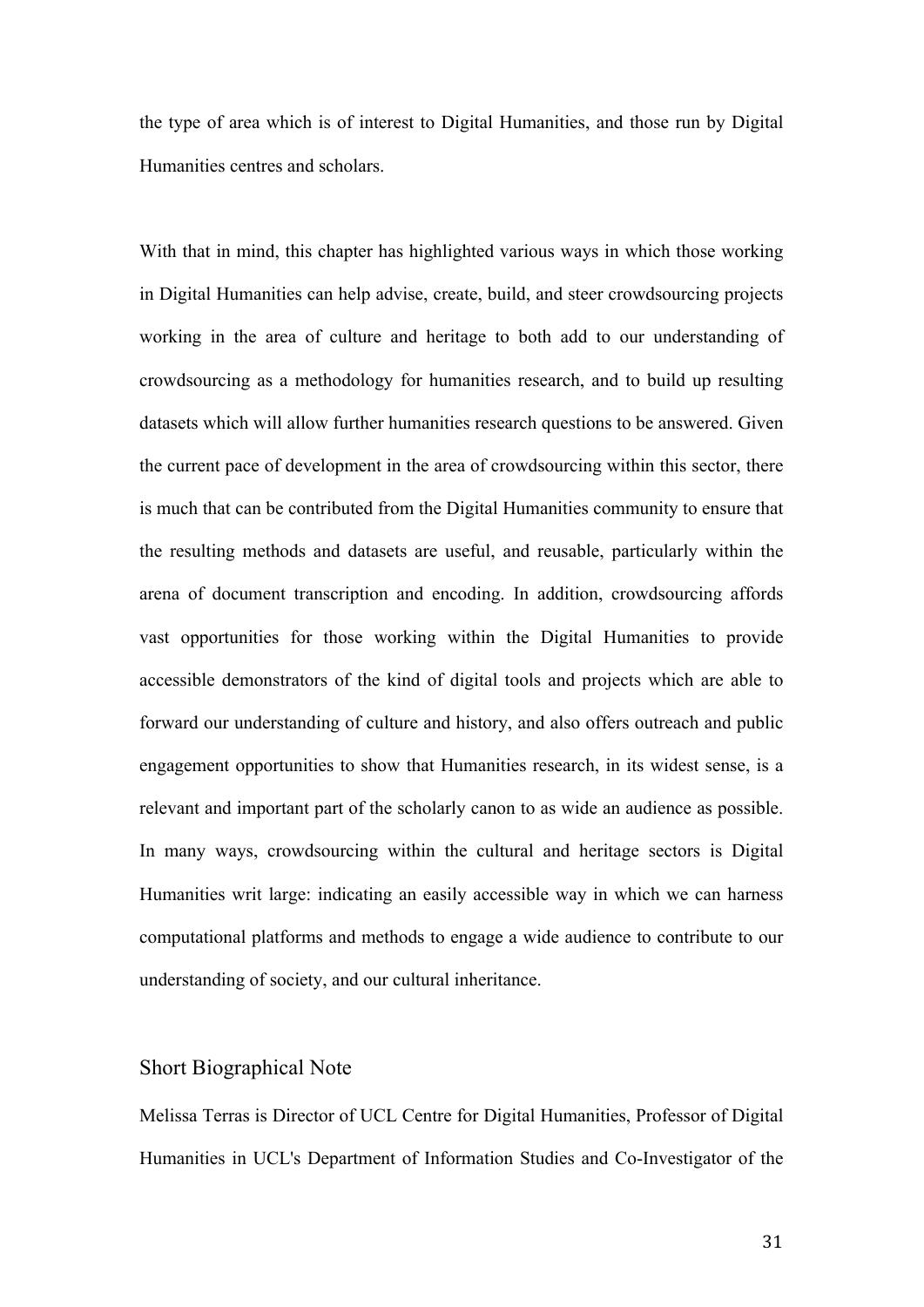award winning Transcribe Bentham crowdsourcing project (www.ucl.ac.uk/transcribe-bentham). Her research spans various aspects of digitisation and public engagement. You can generally find her on twitter @melissaterras.

## Abstract

A recent movement in the cultural and heritage industries has been to trial crowdsourcing (the harnessing of online activities and behaviour to aid in large-scale ventures such as tagging, commenting, rating, reviewing, text correcting, and the creation and uploading of content in a methodical, task-based fashion) to improve the quality of, and widen access to, online collections. Building on this, within Digital Humanities there have been attempts to crowdsource more complex tasks traditionally assumed to be carried out by academic scholars, such as the accurate transcription of manuscript material. This chapter surveys the growth and uptake of crowdsourcing within Digital Humanities, raising issues which emerge when building projects for and with a wide online audience.

### Keywords

Crowdsourcing, public engagement, digitisation, online participation, citizen science.

## Further Reading

Brabham, D. C. (2013). Crowdsourcing. MIT Press Essential Knowledge Series. London, England, MIT Press.

Brumfield, B. (2013a). Itinera Nova in the World(s) of Crowdsourcing and TEI. Collaborative Manuscript Transcription Blog. http://manuscripttranscription.blogspot.co.uk/2013/04/itinera-nova-in-worlds-ofcrowdsourcing.html. Accessed  $17^{\text{th}}$  January 2014.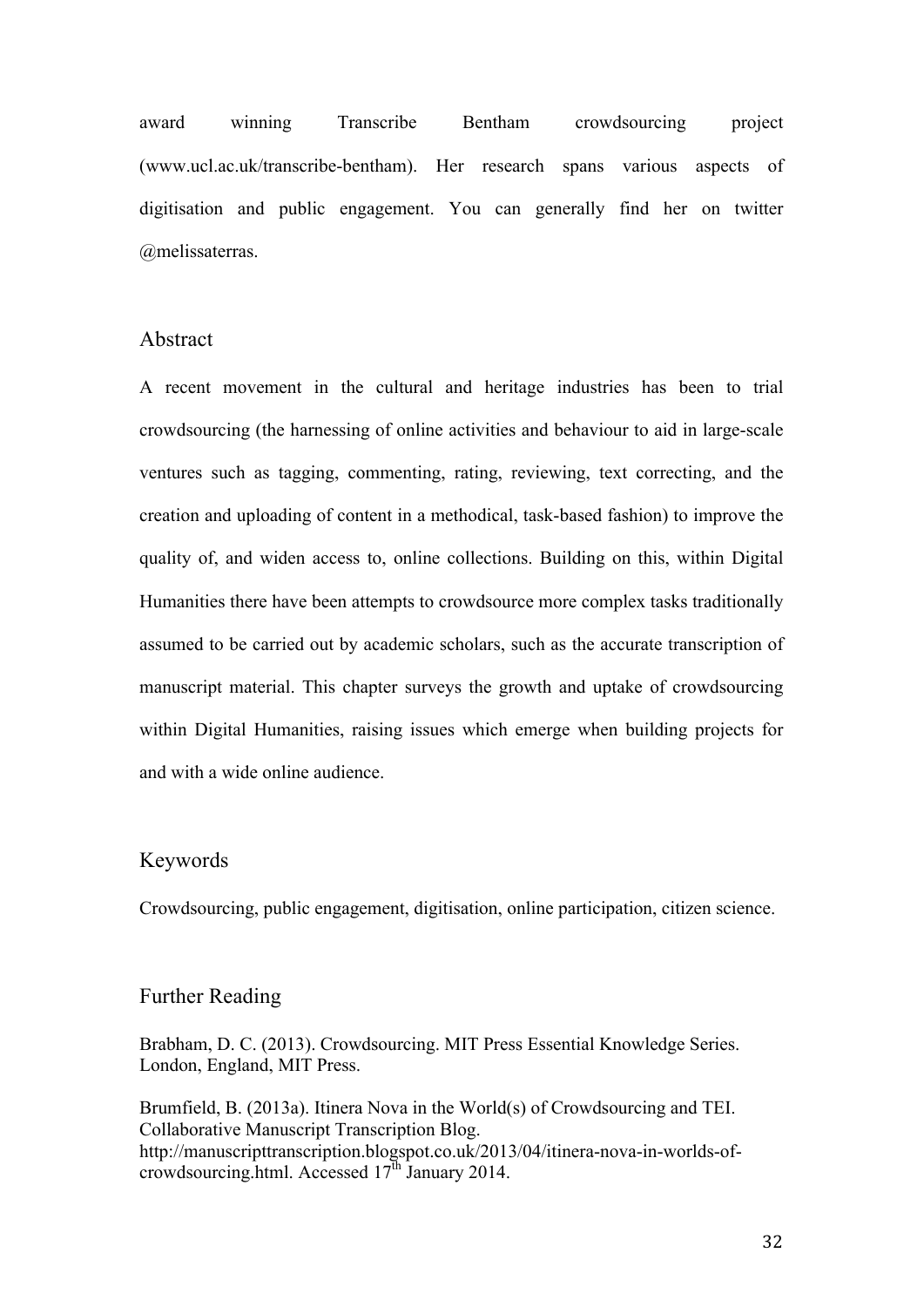Brumfield, B. (2013c). The Collaborative Future of Amateur Editions. Collaborative Manuscript Transcription Blog,

http://manuscripttranscription.blogspot.co.uk/2013/07/the-collaborative-future-ofamateur.html. Accessed 28<sup>th</sup> January 2014.

Causer, T. and Terras, M. (Forthcoming 2014) "Crowdsourcing Bentham: beyond the traditional boundaries of academic history". Accepted, International Journal of Humanities and Arts Computing.

Flood, A. (2014). "Crowdfunding campaign hopes to save William Blake's cottage for nation". Guardian, 11st September 2014, http://www.theguardian.com/culture/2014/sep/11/crowdfunding-campaign-williamblake-cottage

Frost Davis, R. (2012). "Crowdsourcing, Undergraduates, and Digital Humanities Projects". http://rebeccafrostdavis.wordpress.com/2012/09/03/crowdsourcingundergraduates-and-digital-humanities-projects/. Accessed 29<sup>th</sup> January 2014.

Hedges, M. and Dunn, S. (2012). Crowd-Sourcing Scoping Study: Engaging the Crowd with Humanities Research. Arts and Humanities Research Council. http://crowds.cerch.kcl.ac.uk/, Accessed 16<sup>th</sup> January 2014.

Holley, R. (2010). Crowdsourcing: How and Why Should Libraries Do It?**,** *D-Lib Magazine*, 16 (2010), http://www.dlib.org/dlib/march10/holley/03holley.html. Accessed  $17<sup>th</sup>$  January 2014.

Owens, T. (2012b). The Crowd and The Library. http://www.trevorowens.org/2012/05/the-crowd-and-the-library/. Accessed 16<sup>th</sup> January 2014.

Ridge, M. (2012). Frequently Asked Questions about crowdsourcing in cultural heritage. Open Objects blog. http://openobjects.blogspot.co.uk/2012/06/frequentlyasked-questions-about.html. Accessed 18th January 2014.

# Bibliography

ACH (2014). ACH Agenda Setting: Next Steps. Association for Computers and the Humanities Blog, http://ach.org/2012/06/04/ach-agenda-setting-next-steps/. Accessed  $29<sup>th</sup>$  January 2014.

Amazon Mechanical Turk, (2014). Amazon Mechanical Turk, Welcome. https://www.mturk.com/mturk/welcome. Accessed 16<sup>th</sup> January 2014.

Amsterdam Centre for Digital Humanities (2013). Modeling Crowdsourcing for Cultural Heritage. http://cdh.uva.nl/projects-2013-2014/m.o.c.c.a.html. Accessed 17<sup>th</sup> January 2013.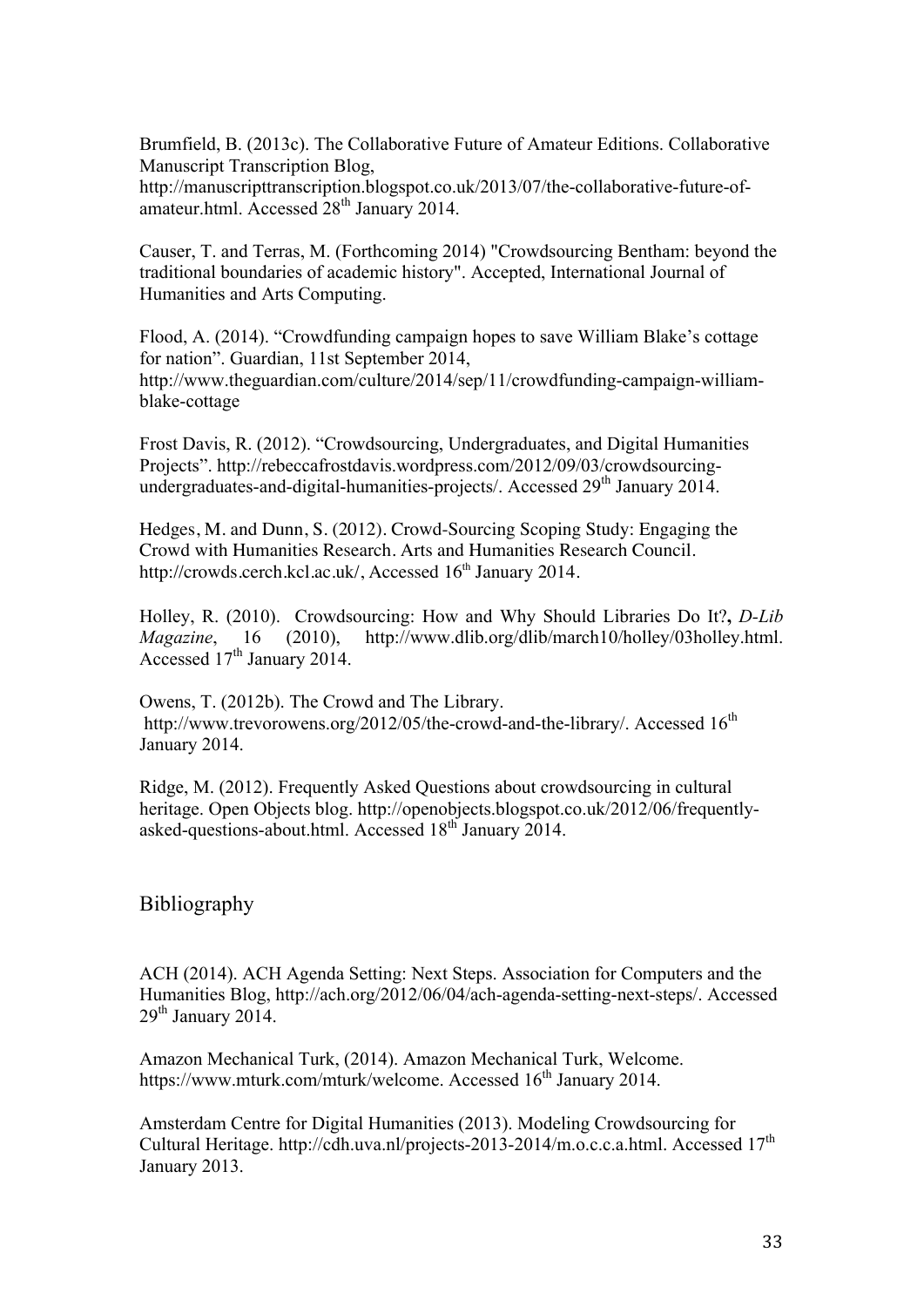Brabham, D. C., (2013). Crowdsourcing. MIT Press Essential Knowledge Series. London, England, MIT Press.

British Library (2014). Unlock London Maps and Views. http://support.bl.uk/Page/Unlock-London-Maps, Accessed 29<sup>th</sup> January 2014.

Brohan, P. (2012). New Uses for Old Weather. Position Paper, AHRC Crowdsourcing StudyWorkshop, May 2012. http://crowds.cerch.kcl.ac.uk/wpcontent/uploads/2012/04/Brohan.pdf. Accessed  $29<sup>th</sup>$  January 2014.

Brumfield, B. (2013a). Itinera Nova in the World(s) of Crowdsourcing and TEI. Collaborative Manuscript Transcription Blog. http://manuscripttranscription.blogspot.co.uk/2013/04/itinera-nova-in-worlds-ofcrowdsourcing.html. Accessed  $17^{\text{th}}$  January 2014.

Brumfield, B. (2013b). A Gresham's Law for Crowdsourcing and Scholarship, Collaborative Manuscript Transcription Blog. http://manuscripttranscription.blogspot.co.uk/2013/10/a-greshams-law-forcrowdsouring-and.html. Accessed  $28<sup>th</sup>$  January 2014.

Brumfield, B. (2013c). The Collaborative Future of Amateur Editions. Collaborative Manuscript Transcription Blog, http://manuscripttranscription.blogspot.co.uk/2013/07/the-collaborative-future-ofamateur.html. Accessed  $28<sup>th</sup>$  January 2014.

Brumfield, B. (2013d). In Van Zundert, J. J., Van den Heuvel, C., Brumfield, B.,Van Dalen-Oskam, K., Franzini, G., Sahle, P., Shaw, R., Terras, M. (2013). Text Theory, Digital Documents, and the Practice of Digital Editions. Panel session, Digital Humanities 2013, University of Nebraska, Lincoln. July 2013.

Causer, T. and Terras, M. (Forthcoming 2014) "Crowdsourcing Bentham: beyond the traditional boundaries of academic history". Accepted, International Journal of Humanities and Arts Computing.

Cushing, E. (2013). "Amazon Mechanical Turk: The Digital Sweatshop." UTNE, http://www.utne.com/science-and-technology/amazon-mechanical-turkzm0z13jfzlin.aspx#axzz3DNzILSHI, January/February 2013.

Finnegan, R. (2005). *Participating in the Knowledge Society: Research beyond University Walls*. Houndmills-Basingstoke: Palgrave Macmillan.

Flew, T. (2008) New Media: An Introduction (3rd ed.). Melbourne: Oxford University Press.

Frost Davis, R. (2012). "Crowdsourcing, Undergraduates, and Digital Humanities Projects". http://rebeccafrostdavis.wordpress.com/2012/09/03/crowdsourcingundergraduates-and-digital-humanities-projects/. Accessed 29<sup>th</sup> January 2014.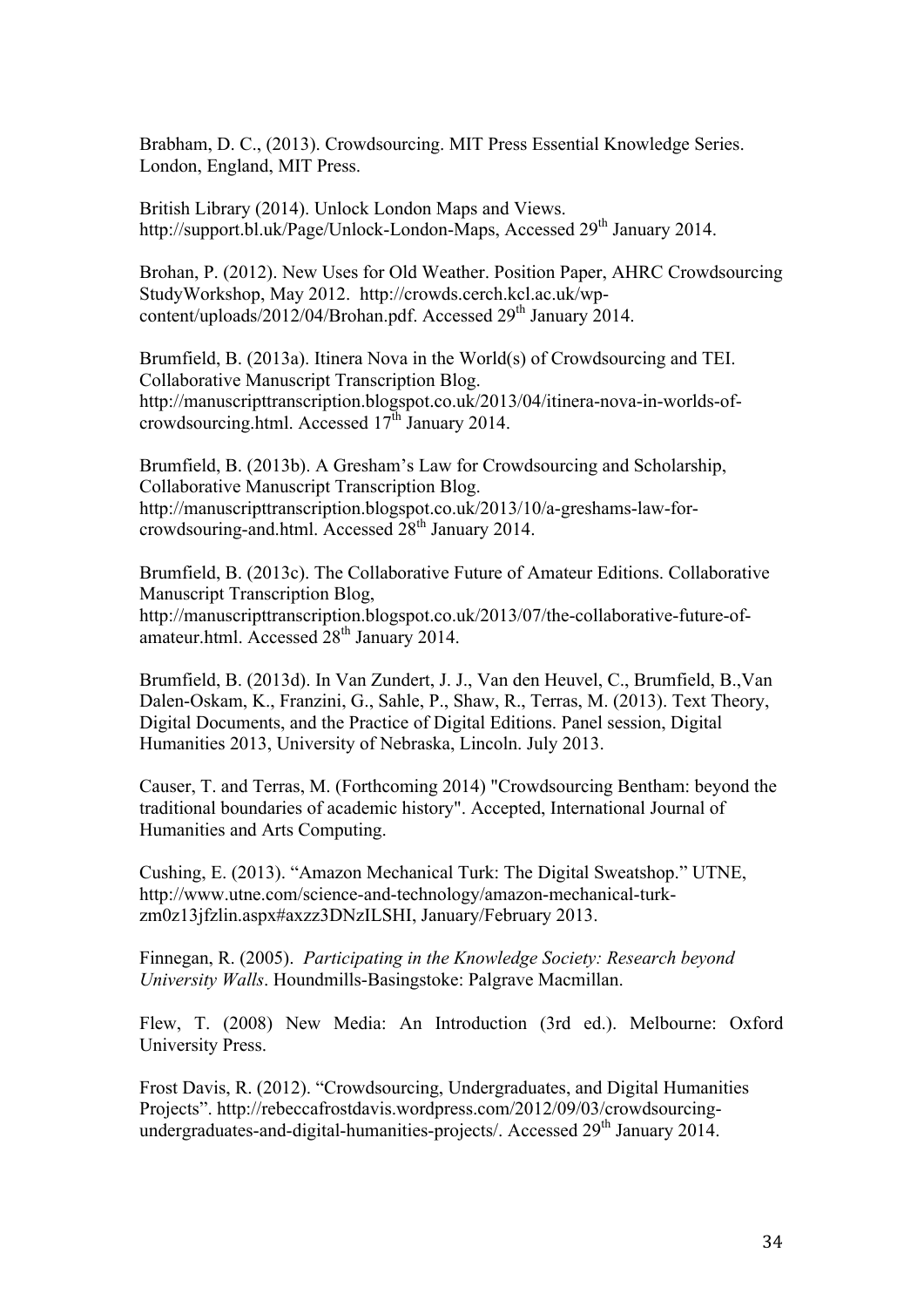Grint, K. (2013). Progress Update, 24 to 30 August 2013, Transcribe Bentham Blog. http://blogs.ucl.ac.uk/transcribe-bentham/2013/08/. Accessed  $29<sup>th</sup>$  January 2014.

Hedges, M. and Dunn, S. (2012). Crowd-Sourcing Scoping Study: Engaging the Crowd with Humanities Research. Arts and Humanities Research Council. http://crowds.cerch.kcl.ac.uk/, Accessed 16<sup>th</sup> January 2014.

Holley, R. (2010). Crowdsourcing: How and Why Should Libraries Do It?**,** *D-Lib Magazine*, 16 (2010), http://www.dlib.org/dlib/march10/holley/03holley.html. Accessed  $17<sup>th</sup>$  January 2014.

Howe, J. (2006a). Birth of a Meme. Crowdsourcing Blog. May  $27<sup>th</sup>$  2006. http://www.crowdsourcing.com/cs/2006/05/birth of a meme.html. Accessed  $17<sup>th</sup>$ January 2014.

Howe, J. (2006b). The Rise of Crowdsourcing. Wired Magazine, June 2006. http://www.wired.com/wired/archive/14.06/crowds.html. Accessed 17<sup>th</sup> January 2014.

Howe, J. (2006c). Crowdsourcing: a definition. Crowdsourcing Blog. June  $2<sup>nd</sup>$  2006. http://crowdsourcing.typepad.com/cs/2006/06/crowdsourcing\_a.html. Accessed 17<sup>th</sup> January 2014.

Hubble, N. (2006). *Mass-Observation and Everyday Life*. Houndmills-Basingstoke: Palgrave Macmillan.

iDigBio (2013). CITScribe Hackathon. https://www.idigbio.org/content/citscribehackathon. Acsessed 30<sup>th</sup> January 2014.

Mueller, M. (2014). "Shakespeare His Contemporaries: collaborative curation and exploration of Early Modern drama in a digital environment". Digital Humanities Ouarterly,  $V$ olume 8, Number 3, http://www.digitalhumanities.org/dhq/vol/8/3/000183/000183.html

North American Bird Phenology Program, n. d. About BPP. http://www.pwrc.usgs.gov/bpp/AboutBPP2.cfm. Accessed 17<sup>th</sup> January 2014.

Old Weather (2013a). Old Weather: Our Weather's Past, the Climate's Future. http://www.oldweather.org/. Accessed 17<sup>th</sup> January 2014.

Old Weather (2013b). Old Weather, About. http://www.oldweather.org/about. Accessed  $17<sup>th</sup>$  January 2013. O'Reilly, T. (2005). What is Web 2.0?  $30<sup>th</sup>$  September 2005. http://www.oreilly.com/pub/a/oreilly/tim/news/2005/09/30/what-is-web-20.html, Accessed 16<sup>th</sup> January 2014.

Our Marathon (2013). About The Our Marathon Archive. http://marathon.neu.edu/about. Accessed 28<sup>th</sup> January 2014.